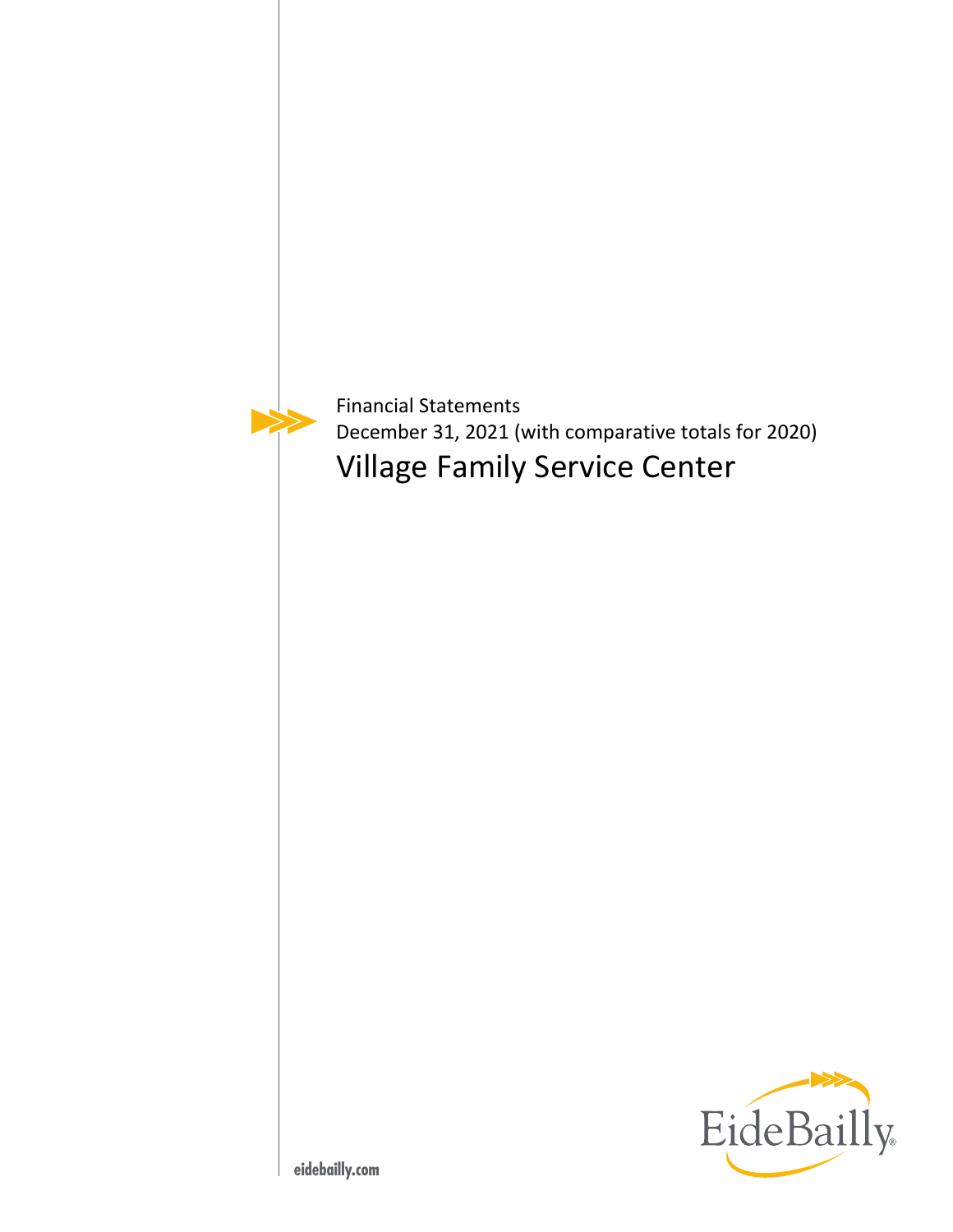| <b>Financial Statements</b> |  |
|-----------------------------|--|
|                             |  |
|                             |  |
|                             |  |
|                             |  |
|                             |  |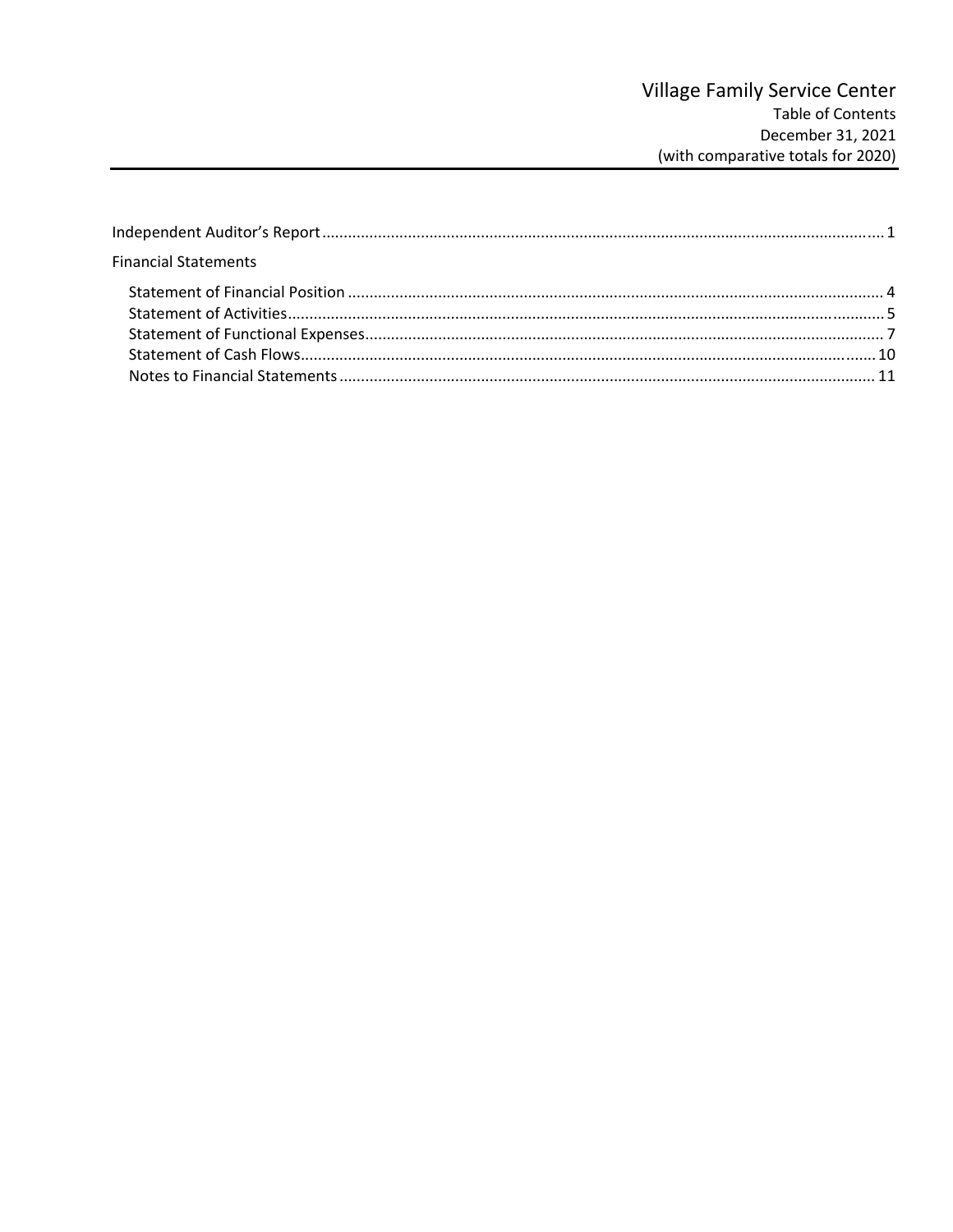

**CPAs & BUSINESS ADVISORS** 

#### **Independent Auditor's Report**

To the Board of Directors Village Family Service Center Fargo, North Dakota

#### **Report on the Audit of the Financial Statements**

#### *Opinion*

We have audited the financial statements of Village Family Service Center (Village), which comprise the statement of financial position as of December 31, 2021, and the related statements of activities, functional expenses, and cash flows for the year then ended, and the related notes to the financial statements.

In our opinion, the accompanying financial statements referred to above present fairly, in all material respects, the financial position of the Village Family Service Center as of December 31, 2021, and the changes in its net assets and its cash flows for the year then ended in accordance with accounting principles generally accepted in the United States of America.

#### *Basis for Opinion*

We conducted our audits in accordance with auditing standards generally accepted in the United States of America (GAAS). Our responsibilities under those standards are further described in the Auditor's Responsibilities for the Audit of the Financial Statements section of our report. We are required to be independent of the Village and to meet our other ethical responsibilities, in accordance with the relevant ethical requirements relating to our audits. We believe that the audit evidence we have obtained is sufficient and appropriate to provide a basis for our audit opinion.

#### *Responsibilities of Management for the Financial Statements*

Management is responsible for the preparation and fair presentation of these financial statements in accordance with accounting principles generally accepted in the United States of America; and for the design, implementation, and maintenance of internal control relevant to the preparation and fair presentation of financial statements that are free from material misstatement, whether due to fraud or error.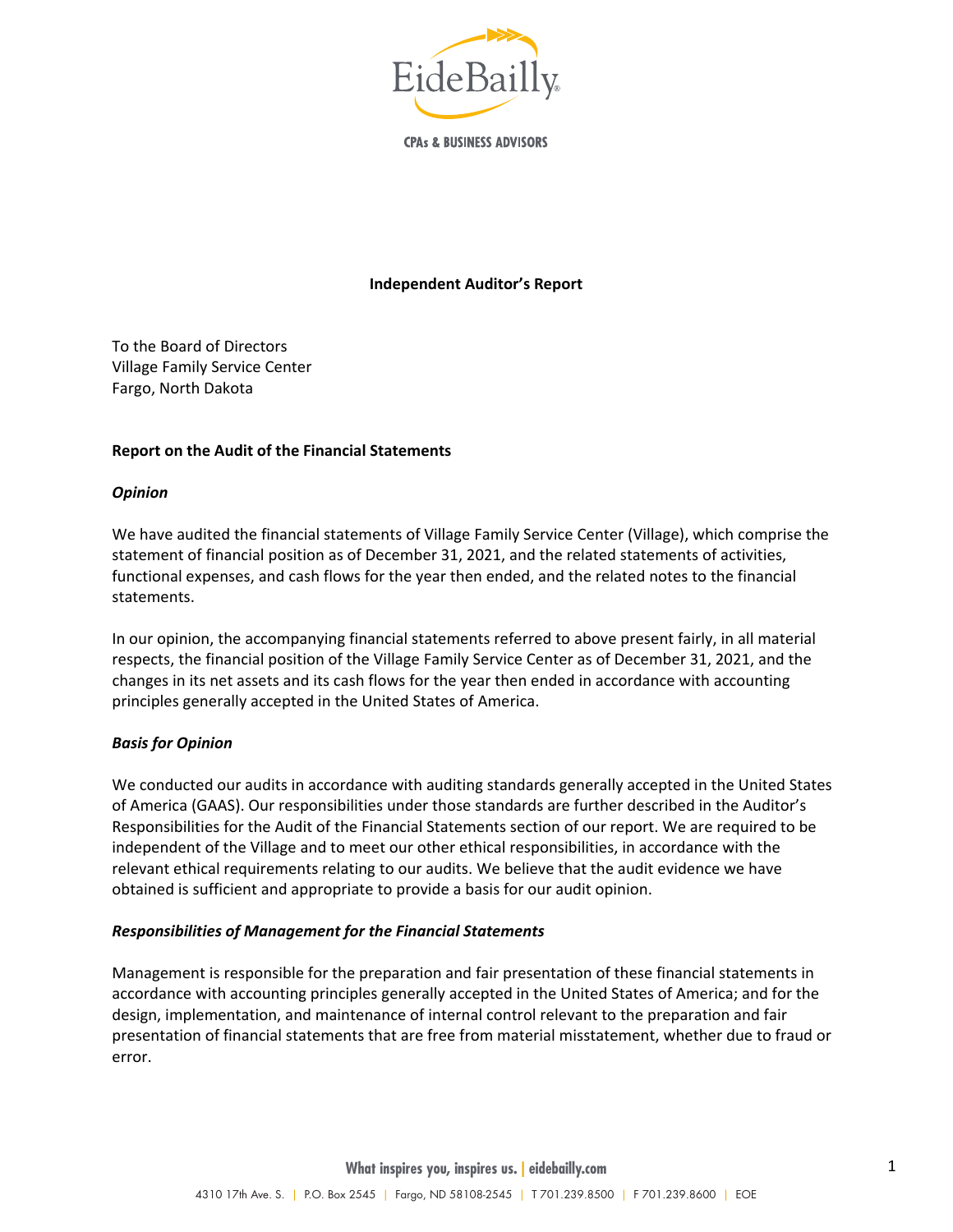In preparing the financial statements, management is required to evaluate whether there are conditions or events, considered in the aggregate, that raise substantial doubt about the Village's ability to continue as a going concern for one year after the date that the financial statements are available to be issued.

# *Auditor's Responsibilities of the Audit of the Financial Statements*

Our objectives are to obtain reasonable assurance about whether the financial statements as a whole are free from material misstatement, whether due to fraud or error, and to issue an auditor's report that includes our opinion. Reasonable assurance is a high level of assurance but is not absolute assurance and therefore is not a guarantee that an audit conducted in accordance with GAAS will always detect a material misstatement when it exists. The risk of not detecting a material misstatement resulting from fraud is higher than for one resulting from error, as fraud may involve collusion, forgery, intentional omissions, misrepresentations, or the override of internal control. Misstatements are considered material if there is a substantial likelihood that, individually or in the aggregate, they would influence the judgment made by a reasonable user based on the financial statements.

In performing an audit in accordance with GAAS, we:

- Exercise professional judgment and maintain professional skepticism throughout the audit.
- Identify and assess the risks of material misstatement of the financial statements, whether due to fraud or error, and design and perform audit procedures responsive to those risks. Such procedures include examining, on a test basis, evidence regarding the amounts and disclosures in the financial statements.
- Obtain an understanding of internal control relevant to the audit in order to design audit procedures that are appropriate in the circumstances, but not for the purpose of expressing an opinion on the effectiveness of the Village's internal control. Accordingly, no such opinion is expressed.
- Evaluate the appropriateness of accounting policies used and the reasonableness of significant accounting estimates made by management, as well as evaluate the overall presentation of the financial statements.
- Conclude whether, in our judgment, there are conditions or events, considered in the aggregate, that raise substantial doubt about the Village's ability to continue as a going concern for a reasonable period of time.

We are required to communicate with those charged with governance regarding, among other matters, the planned scope and timing of the audit, significant audit findings, and certain internal control–related matters that we identified during the audit.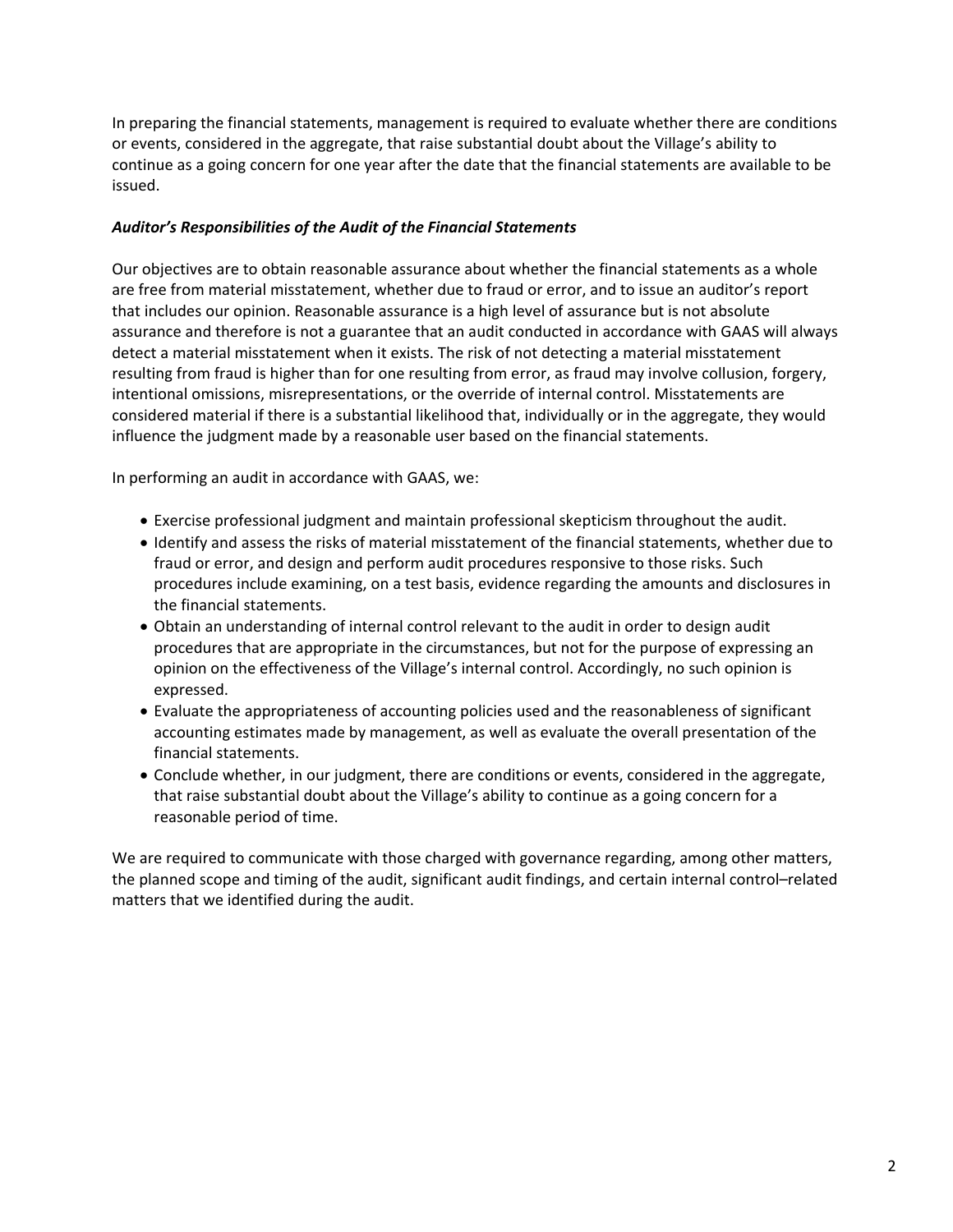#### *Report on Summarized Comparative Information*

We have previously audited the Village's 2020 financial statements, and we expressed an unmodified audit opinion on those audited financial statements in our report dated May 6, 2021. In our opinion, the summarized comparative information presented herein as of and for the year ended December 31, 2020 is consistent, in all material respects, with the audited financial statements from which it has been derived.

Gide Sailly LLP

Fargo, North Dakota April 29, 2022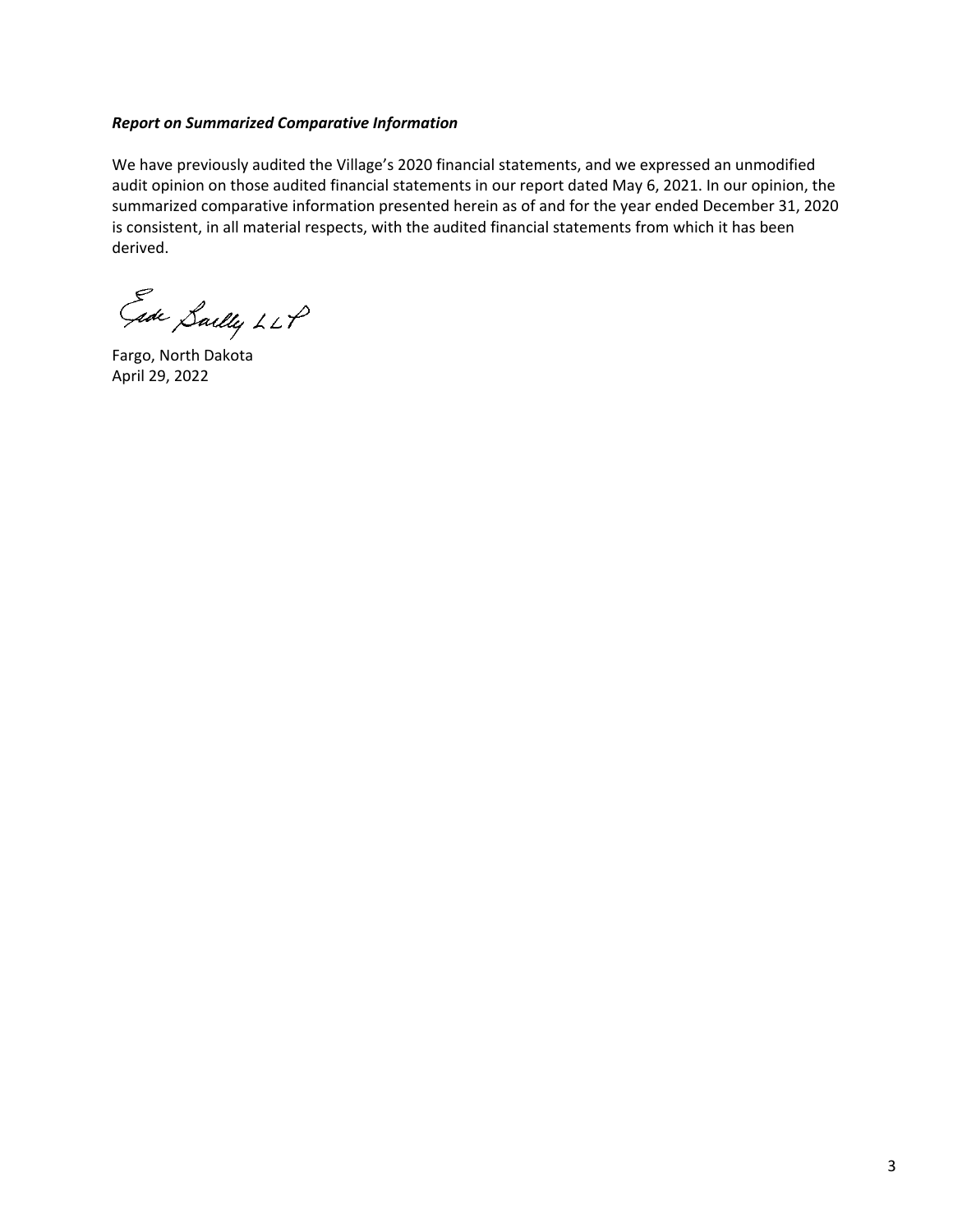# Village Family Service Center Statement of Financial Position December 31, 2021 (With Comparative Totals for December 31, 2020)

|                                                            | 2021             |    | 2020       |
|------------------------------------------------------------|------------------|----|------------|
|                                                            |                  |    |            |
| Assets                                                     |                  |    |            |
| Cash                                                       | \$<br>2,058,084  | \$ | 2,404,933  |
| Receivables, net                                           | 854,500          |    | 1,161,979  |
| Due from Children's Village Foundation                     | 522,692          |    | 467,721    |
| Prepaid expenses                                           | 92,021           |    | 87,730     |
| Goodwill                                                   | 522,577          |    | 522,577    |
| Property and equipment, net of accumulated depreciation    | 1,213,878        |    | 1,315,134  |
| Beneficial interest in assets held by community foundation | 28,186           |    |            |
| Interest in Children's Village Foundation Net Assets       | 6,816,018        |    | 6,587,074  |
| <b>Total assets</b>                                        | 12,107,956       | Ş  | 12,547,148 |
| Liabilities and Net Assets                                 |                  |    |            |
| Liabilities                                                |                  |    |            |
| Accounts payable                                           | \$<br>124,709    | \$ | 77,948     |
| <b>Accrued liabilities</b>                                 | 754,734          |    | 709,784    |
| Deferred revenue                                           | 240,890          |    | 265,269    |
| Refundable advance                                         |                  |    | 2,347,700  |
| Due to Children's Village Foundation                       | 2,203,133        |    | 2,203,133  |
| <b>Total liabilities</b>                                   | 3,323,466        |    | 5,603,834  |
| <b>Net Assets</b>                                          |                  |    |            |
| Without donor restrictions                                 | 1,738,711        |    | 187,610    |
| With donor restrictions                                    | 7,045,779        |    | 6,755,704  |
|                                                            |                  |    |            |
| Total net assets                                           | 8,784,490        |    | 6,943,314  |
| Total liabilities and net assets                           | \$<br>12,107,956 | \$ | 12,547,148 |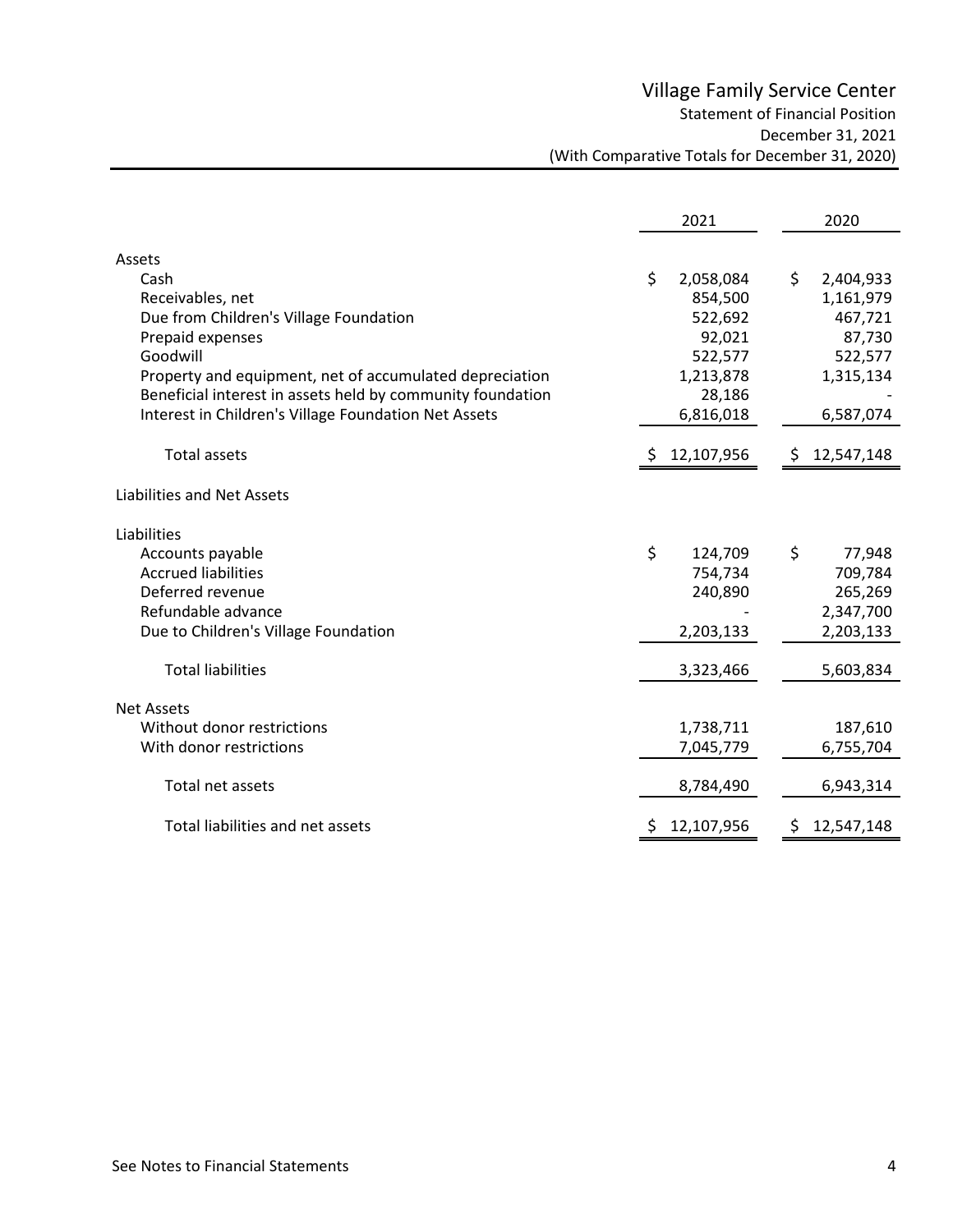# Village Family Service Center

Statement of Activities

Year Ended December 31, 2021

(With Comparative Totals for Year Ended December 31, 2020)

|                                          |                               |                            | Total         |               |  |  |
|------------------------------------------|-------------------------------|----------------------------|---------------|---------------|--|--|
|                                          | Without Donor<br>Restrictions | With Donor<br>Restrictions | 2021          | 2020          |  |  |
| Revenue, Support and Gains               |                               |                            |               |               |  |  |
| Foundation                               | \$<br>250,004                 | \$                         | \$<br>250,004 | \$<br>250,004 |  |  |
| Change in interest in Children's Village |                               |                            |               |               |  |  |
| Foundation net assets                    |                               | 228,944                    | 228,944       | 145,598       |  |  |
| Investment income                        |                               | 28,186                     | 28,186        |               |  |  |
| Paycheck Protection Program contribution | 2,078,825                     |                            | 2,078,825     |               |  |  |
| Donations from businesses,               |                               |                            |               |               |  |  |
| individuals, and organizations           | 341,096                       |                            | 341,096       | 410,922       |  |  |
| Federal and other grant revenue          | 445,377                       | 143,230                    | 588,607       | 957,217       |  |  |
| Total revenue, support and gains         | 3,115,302                     | 400,360                    | 3,515,662     | 1,763,741     |  |  |
| Gross special events revenue             | 367,754                       |                            | 367,754       | 189,047       |  |  |
| Less cost of direct benefits to donors   | (91, 669)                     |                            | (91, 669)     | (68, 595)     |  |  |
|                                          |                               |                            |               |               |  |  |
| Net special events revenue               | 276,085                       |                            | 276,085       | 120,452       |  |  |
| Total received from public               | 3,391,387                     | 400,360                    | 3,791,747     | 1,884,193     |  |  |
| Allocated by United Way                  | 164,979                       |                            | 164,979       | 191,244       |  |  |
| Total public support                     | 3,556,366                     | 400,360                    | 3,956,726     | 2,075,437     |  |  |
| <b>Revenue and Gains</b>                 |                               |                            |               |               |  |  |
| Counseling fees                          | 8,459,422                     |                            | 8,459,422     | 7,889,830     |  |  |
| Village Business Institute               | 1,980,928                     |                            | 1,980,928     | 2,066,044     |  |  |
| First Step Recovery                      | 1,126,523                     |                            | 1,126,523     | 1,244,151     |  |  |
| Program and sublease rent                | 75,782                        |                            | 75,782        | 75,782        |  |  |
| <b>Adoption fees</b>                     | 140,271                       |                            | 140,271       | 30,927        |  |  |
| Truancy intervention                     |                               |                            |               | 68,144        |  |  |
| <b>Financial Resource Center</b>         | 162,884                       |                            | 162,884       | 206,456       |  |  |
| Miscellaneous revenues                   | 10,247                        |                            | 10,247        | 35,935        |  |  |
| Net assets released from restrictions    | 110,285                       | (110, 285)                 |               |               |  |  |
| Total revenue and gains                  | 12,066,342                    | (110, 285)                 | 11,956,057    | 11,617,269    |  |  |
| Total revenue, support and gains         | 15,622,708                    | 290,075                    | 15,912,783    | 13,692,706    |  |  |
| Expenses                                 |                               |                            |               |               |  |  |
| Program services                         |                               |                            |               |               |  |  |
| Counseling services                      | 6,336,798                     |                            | 6,336,798     | 6,011,844     |  |  |
| Family therapy                           | 2,005,943                     |                            | 2,005,943     | 2,229,671     |  |  |
| Village Business Institute               | 1,577,876                     |                            | 1,577,876     | 1,506,016     |  |  |
| First Step Recovery                      | 1,245,952                     |                            | 1,245,952     | 1,295,618     |  |  |
| <b>Financial Resource Center</b>         | 203,527                       |                            | 203,527       | 241,989       |  |  |
| Big Brother Big Sister                   | 268,187                       |                            | 268,187       | 296,916       |  |  |
| Adoption                                 | 300,301                       |                            | 300,301       | 190,608       |  |  |
| Child care                               |                               |                            |               |               |  |  |
| Truancy intervention                     |                               |                            |               | 69,390        |  |  |
| Alternative to Abortion                  | 50,109                        |                            | 50,109        | 49,508        |  |  |
| Intensive outpatient                     | 361,012                       |                            | 361,012       | 391,959       |  |  |
| Total program services expenses          | 12,349,705                    |                            | 12,349,705    | 12,283,519    |  |  |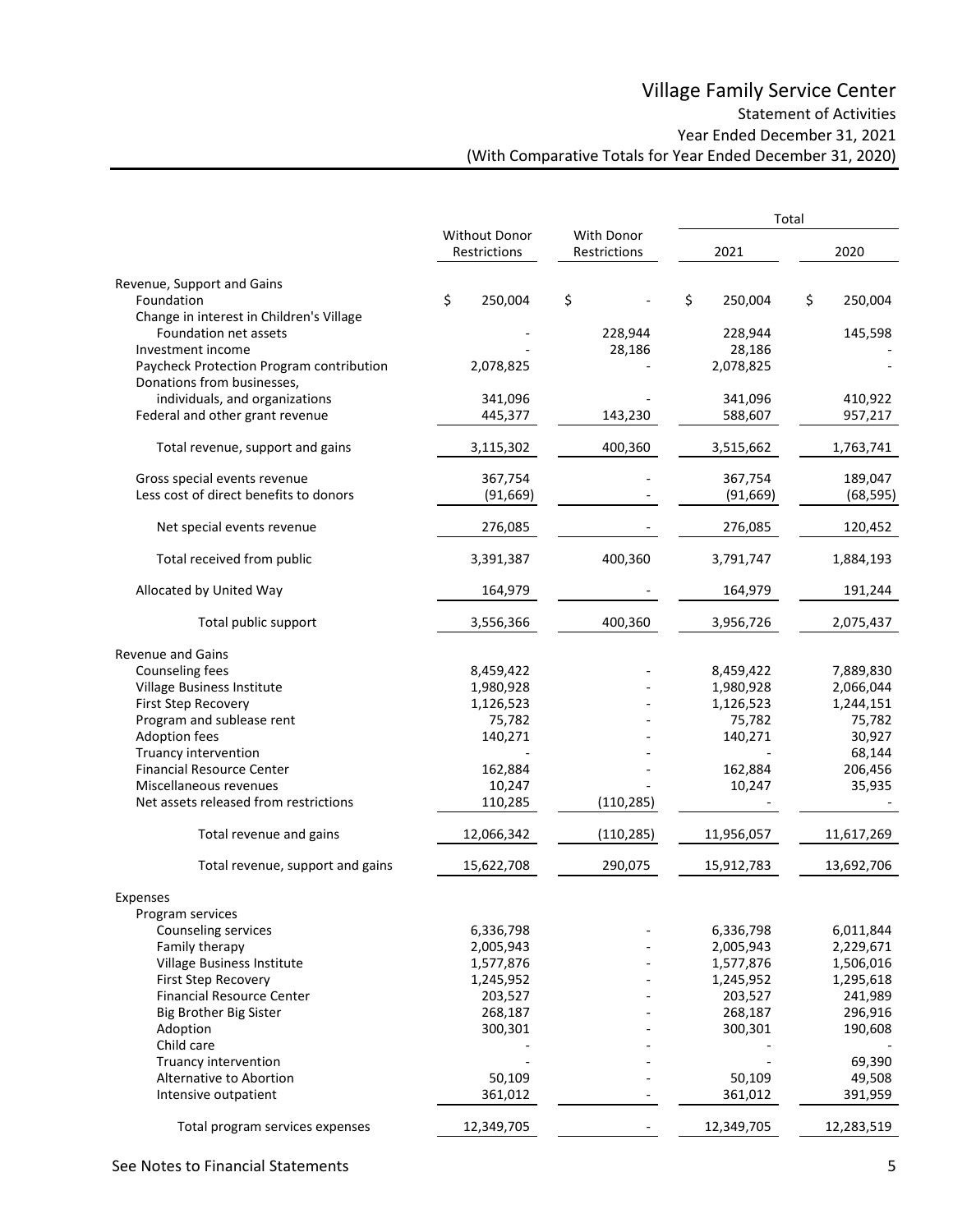# Village Family Service Center Statement of Activities Year Ended December 31, 2021 (With Comparative Totals for Year Ended December 31, 2020)

|                                                              |                                      |                            |                            | Total                      |
|--------------------------------------------------------------|--------------------------------------|----------------------------|----------------------------|----------------------------|
|                                                              | <b>Without Donor</b><br>Restrictions | With Donor<br>Restrictions | 2021                       | 2020                       |
| Supporting services<br>Management and general<br>Fundraising | Ś<br>1,407,823<br>314,079            | \$                         | \$<br>1,407,823<br>314,079 | Ś.<br>1,347,018<br>388,900 |
| Total supporting services expenses                           | 1,721,902                            |                            | 1,721,902                  | 1,735,918                  |
| Total expenses                                               | 14,071,607                           |                            | 14,071,607                 | 14,019,437                 |
| Change in Net Assets                                         | 1,551,101                            | 290,075                    | 1,841,176                  | (326, 731)                 |
| Net Assets, Beginning of Year                                | 187,610                              | 6,755,704                  | 6,943,314                  | 7,270,045                  |
| Net Assets, End of Year                                      | 1,738,711                            | 7,045,779                  | 8,784,490                  | 6,943,314                  |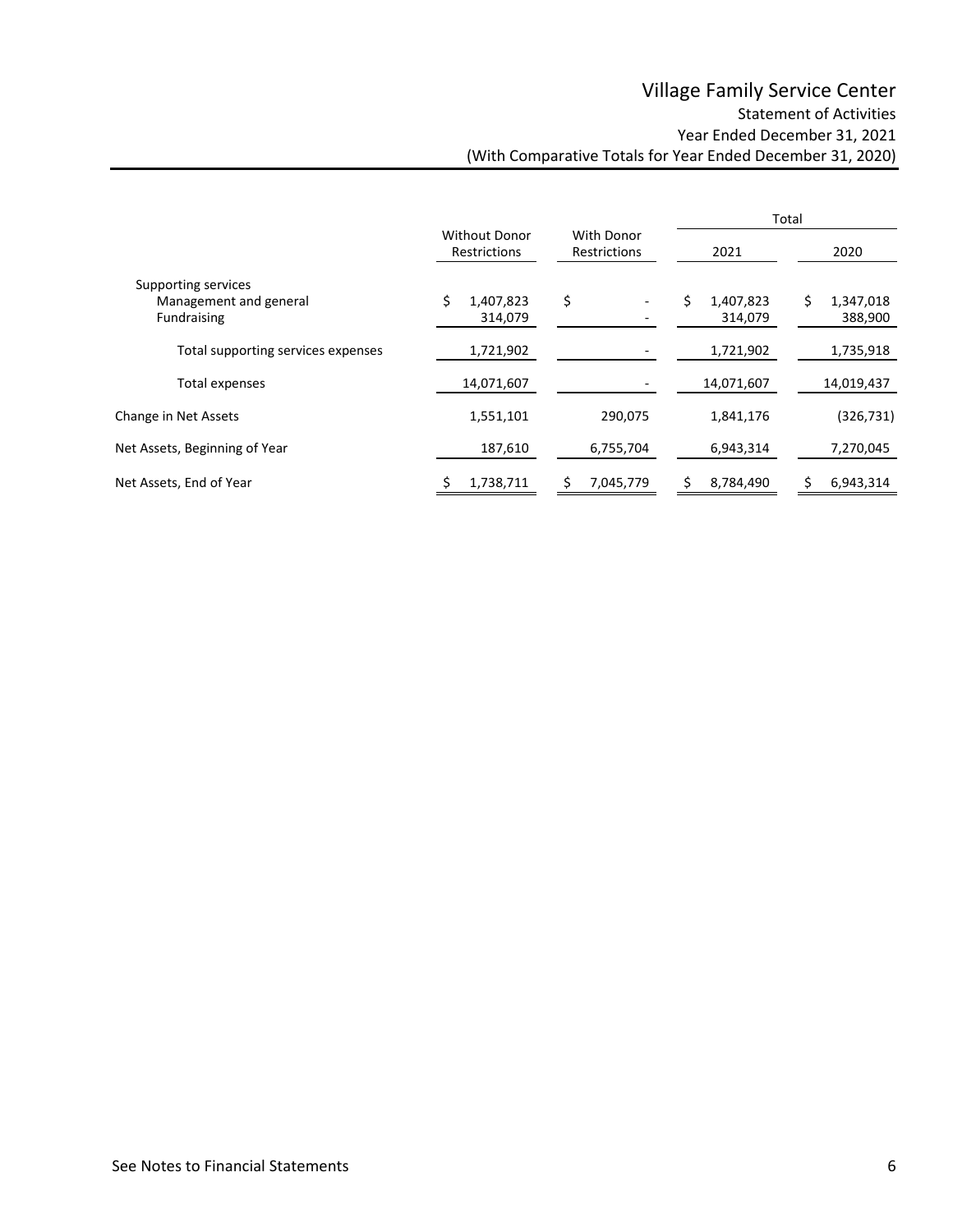# Village Family Service Center Statement of Functional Expenses Year Ended December 31, 2021 (With Comparative Totals for Year Ended December 31, 2020)

|                                        | Counseling<br><b>Services</b> | Family<br>Therapy | Village<br><b>Business</b><br>Institute | First Step<br>Recovery | Financial<br><b>Resource Center</b> |  |
|----------------------------------------|-------------------------------|-------------------|-----------------------------------------|------------------------|-------------------------------------|--|
| <b>Salaries</b>                        | \$<br>3,856,651               | Ŝ.<br>1,234,316   | \$<br>809,502                           | \$<br>729,405          | \$<br>108,693                       |  |
| Employee benefits                      | 707,373                       | 266,776           | 134,722                                 | 132,818                | 21,762                              |  |
| Travel                                 | 19,632                        | 32,546            | 5,005                                   |                        | 448                                 |  |
| Allocated program rent and utilities   | 417,545                       | 60,621            | 96,300                                  | 109,919                | 2,000                               |  |
| <b>Contracted services</b>             | 12,872                        | 15,430            | 178,494                                 | 5,133                  |                                     |  |
| Office supplies and postage            | 17,994                        | 4,426             | 7,570                                   | 6,574                  | 2,516                               |  |
| Printing and publications              | 19,332                        | 4,665             | 14,557                                  | 4,653                  | 16,953                              |  |
| Telephone                              | 27,226                        | 20,610            | 5,794                                   | 1,062                  | 325                                 |  |
| Repairs, maintenance and other rentals | 29,137                        | 4,596             | 7,160                                   | 5,002                  | 1,363                               |  |
| Staff training                         | 3,644                         | 167               | 3,057                                   |                        |                                     |  |
| Professional fees                      | 59,008                        | 18,619            | 17,907                                  | 13,294                 | 11,053                              |  |
| Advertising                            | 40,476                        | 48                | 3,780                                   | 14,913                 | 490                                 |  |
| Insurance                              | 959                           | 4,733             | 384                                     |                        | 3,000                               |  |
| Interest                               |                               |                   |                                         |                        |                                     |  |
| Client assistance and special programs | 6,545                         | 343               |                                         | 1,233                  |                                     |  |
| Administrative charge                  | 1,029,246                     | 319,601           | 282,454                                 | 208,895                | 33,660                              |  |
| Other                                  | 48,643                        | 14,122            | 4,695                                   | 71                     |                                     |  |
| Total expenses before depreciation     | 6,296,283                     | 2,001,619         | 1,571,381                               | 1,232,972              | 202,263                             |  |
| Depreciation                           | 40,515                        | 4,324             | 6,495                                   | 12,980                 | 1,264                               |  |
| Total expenses                         | 6,336,798                     | 2,005,943         | 1,577,876<br>\$                         | 1,245,952<br>\$        | 203,527                             |  |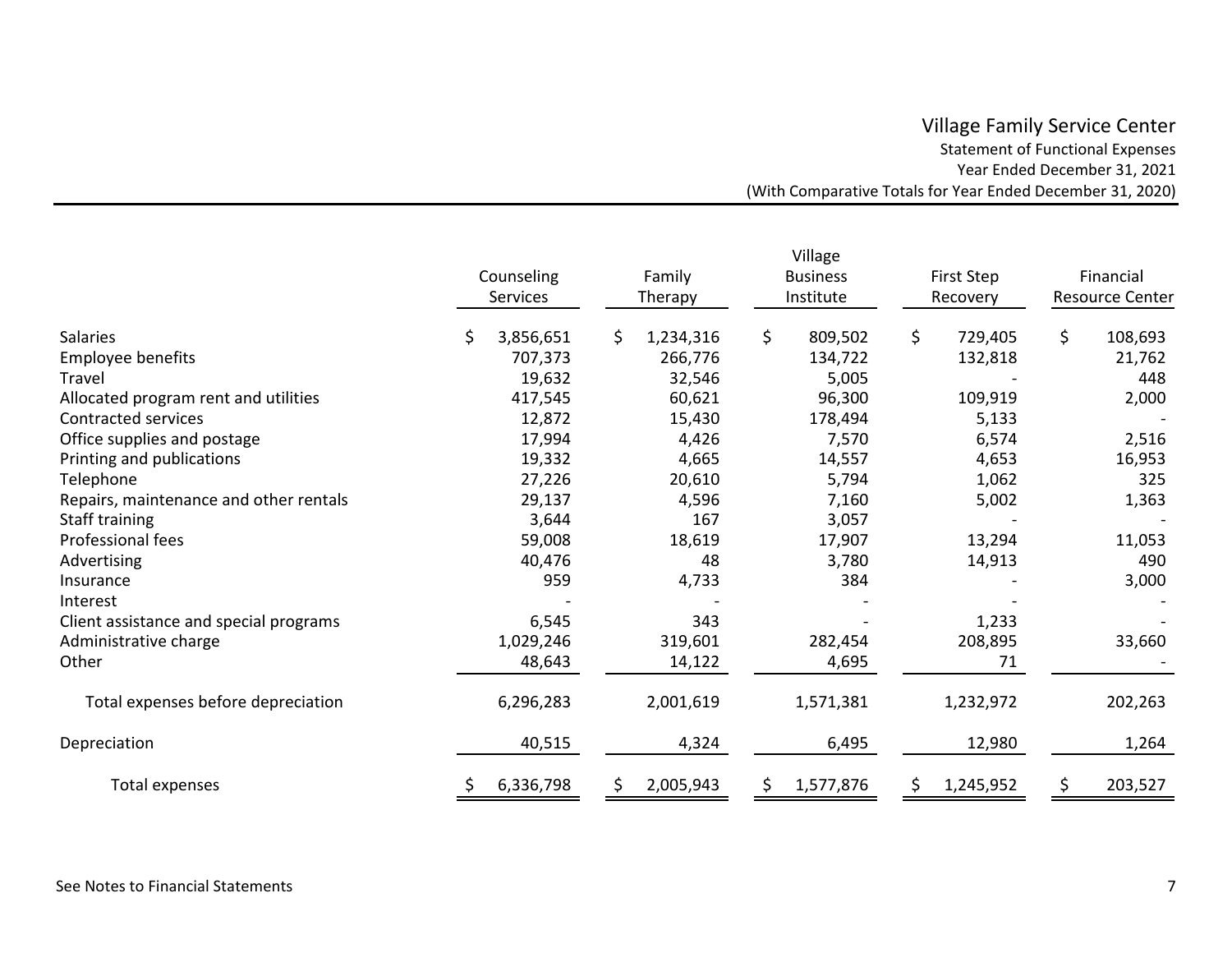# Village Family Service Center Statement of Functional Expenses

Year Ended December 31, 2021 (With Comparative Totals for Year Ended December 31, 2020)

|                                        |                    |               |              |               | Total            |
|----------------------------------------|--------------------|---------------|--------------|---------------|------------------|
|                                        |                    |               | Alternative  |               | Program          |
|                                        | <b>Big Brother</b> |               | to           | Intensive     | <b>Services</b>  |
|                                        | <b>Big Sister</b>  | Adoption      | Abortion     | Outpatient    | <b>Expenses</b>  |
| <b>Salaries</b>                        | \$<br>155,106      | \$<br>162,670 | \$<br>32,779 | \$<br>213,326 | \$<br>7,302,448  |
| Employee benefits                      | 41,077             | 35,157        | 7,111        | 30,959        | 1,377,755        |
| Travel                                 | 201                | 4,373         |              |               | 62,205           |
| Allocated program rent and utilities   | 15,421             | 19,062        |              | 37,748        | 758,616          |
| <b>Contracted services</b>             |                    | 9,240         |              | 7,142         | 228,311          |
| Office supplies and postage            | 937                | 1,513         | 420          | 1,232         | 43,182           |
| Printing and publications              | 9,443              | 833           |              | 1,010         | 71,446           |
| Telephone                              | 379                | 1,261         | 815          | 415           | 57,887           |
| Repairs, maintenance and other rentals | 660                | 735           |              | 2,038         | 50,691           |
| Staff training                         | 150                |               |              | 200           | 7,218            |
| Professional fees                      | 4,163              | 10,651        | 5,034        | 3,443         | 143,172          |
| Advertising                            | 3,430              | 3,345         |              | 2,041         | 68,523           |
| Insurance                              |                    |               |              |               | 9,076            |
| Interest                               |                    |               |              |               |                  |
| Client assistance and special programs | 943                | 1,468         |              | 261           | 10,793           |
| Administrative charge                  | 34,329             | 48,111        | 3,950        | 58,755        | 2,019,001        |
| Other                                  | 740                | 9             |              | 6             | 68,286           |
| Total expenses before depreciation     | 266,979            | 298,428       | 50,109       | 358,576       | 12,278,610       |
| Depreciation                           | 1,208              | 1,873         |              | 2,436         | 71,095           |
| Total expenses                         | 268,187            | 300,301       | 50,109       | 361,012       | 12,349,705<br>\$ |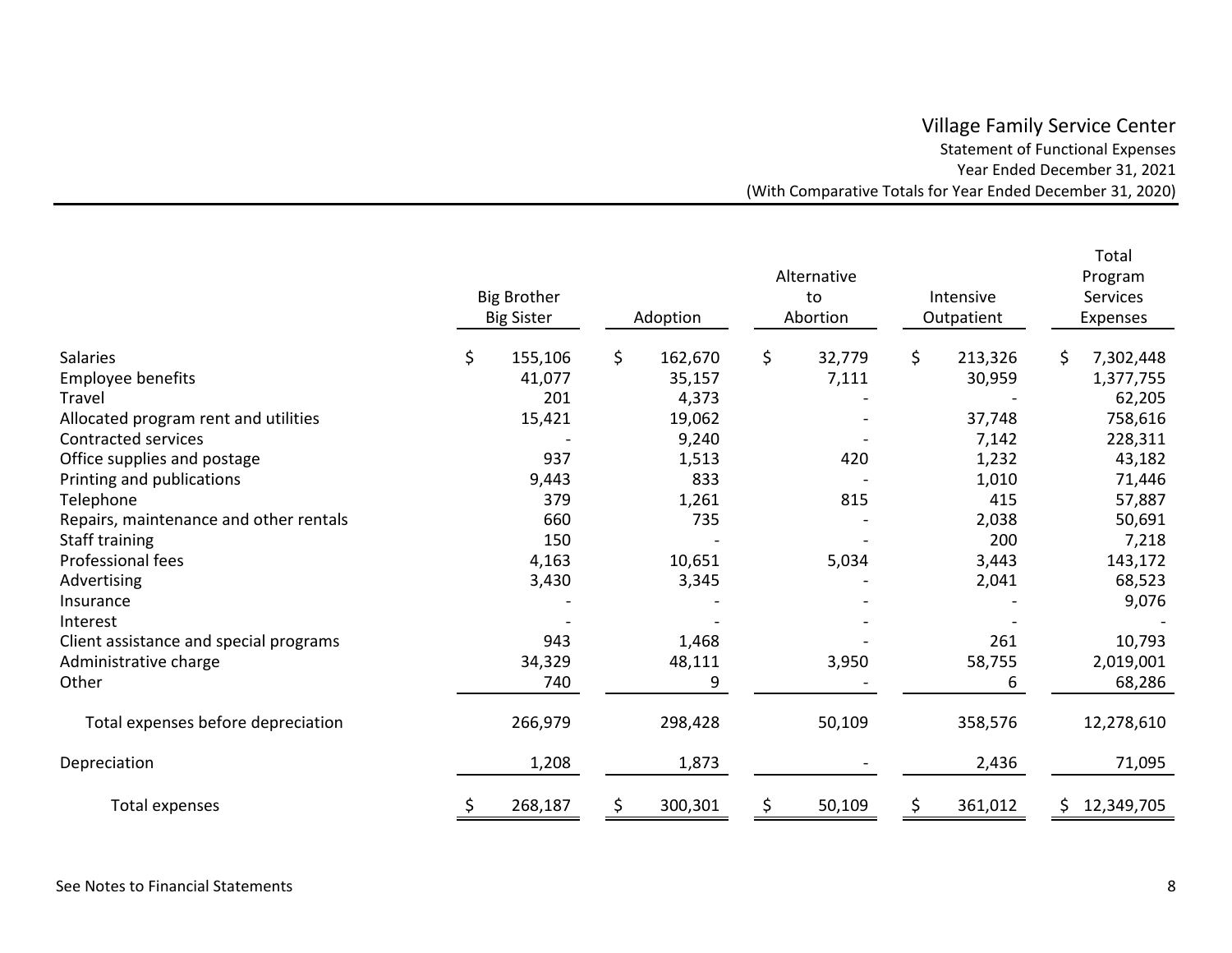# Village Family Service Center

Statement of Functional Expenses Year Ended December 31, 2021

(With Comparative Totals for Year Ended December 31, 2020)

|                                                                                                                                                                                                      | <b>Support Services</b>                                                                 |                                                                    |                                                                                         |                                                                                              |                                                                                              |
|------------------------------------------------------------------------------------------------------------------------------------------------------------------------------------------------------|-----------------------------------------------------------------------------------------|--------------------------------------------------------------------|-----------------------------------------------------------------------------------------|----------------------------------------------------------------------------------------------|----------------------------------------------------------------------------------------------|
|                                                                                                                                                                                                      | Management<br>and<br>General                                                            | Fund<br>Raising                                                    | Total<br>Support                                                                        | <b>Total Expenses</b><br>2021                                                                | 2020                                                                                         |
| <b>Salaries</b><br><b>Employee benefits</b><br>Travel<br>Allocated program rent and utilities<br><b>Contracted services</b><br>Office supplies and postage<br>Printing and publications<br>Telephone | \$<br>2,004,484<br>368,022<br>6,035<br>126,749<br>200,835<br>23,713<br>31,368<br>54,673 | \$<br>205,996<br>39,968<br>148<br>16,459<br>3,796<br>13,905<br>788 | \$<br>2,210,480<br>407,990<br>6,183<br>143,208<br>200,835<br>27,509<br>45,273<br>55,461 | \$<br>9,512,928<br>1,785,745<br>68,388<br>901,824<br>429,146<br>70,691<br>116,719<br>113,348 | \$<br>9,595,470<br>1,764,258<br>59,239<br>873,579<br>454,415<br>72,663<br>125,199<br>151,536 |
| Repairs, maintenance and other rentals<br>Staff training<br>Professional fees<br>Advertising<br>Insurance<br>Interest<br>Client assistance and special programs<br>Administrative charge<br>Other    | 130,539<br>29,779<br>150,047<br>40,547<br>93,311<br>19,059<br>(2,013,958)<br>79,878     | 144<br>26,697<br>1,742<br>1,855                                    | 130,539<br>29,923<br>176,744<br>42,289<br>93,311<br>19,059<br>(2,013,958)<br>81,733     | 181,230<br>37,141<br>319,916<br>110,812<br>102,387<br>19,059<br>10,793<br>5,043<br>150,019   | 195,533<br>56,468<br>201,354<br>124,090<br>66,035<br>16,644<br>16,344<br>(4, 549)<br>98,823  |
| Total expenses before depreciation<br>Depreciation<br>Total expenses                                                                                                                                 | 1,345,081<br>62,742<br>1,407,823                                                        | 311,498<br>2,581<br>314,079                                        | 1,656,579<br>65,323<br>1,721,902<br>S                                                   | 13,935,189<br>136,418<br>14,071,607<br>\$                                                    | 13,867,101<br>152,336<br>14,019,437<br>S                                                     |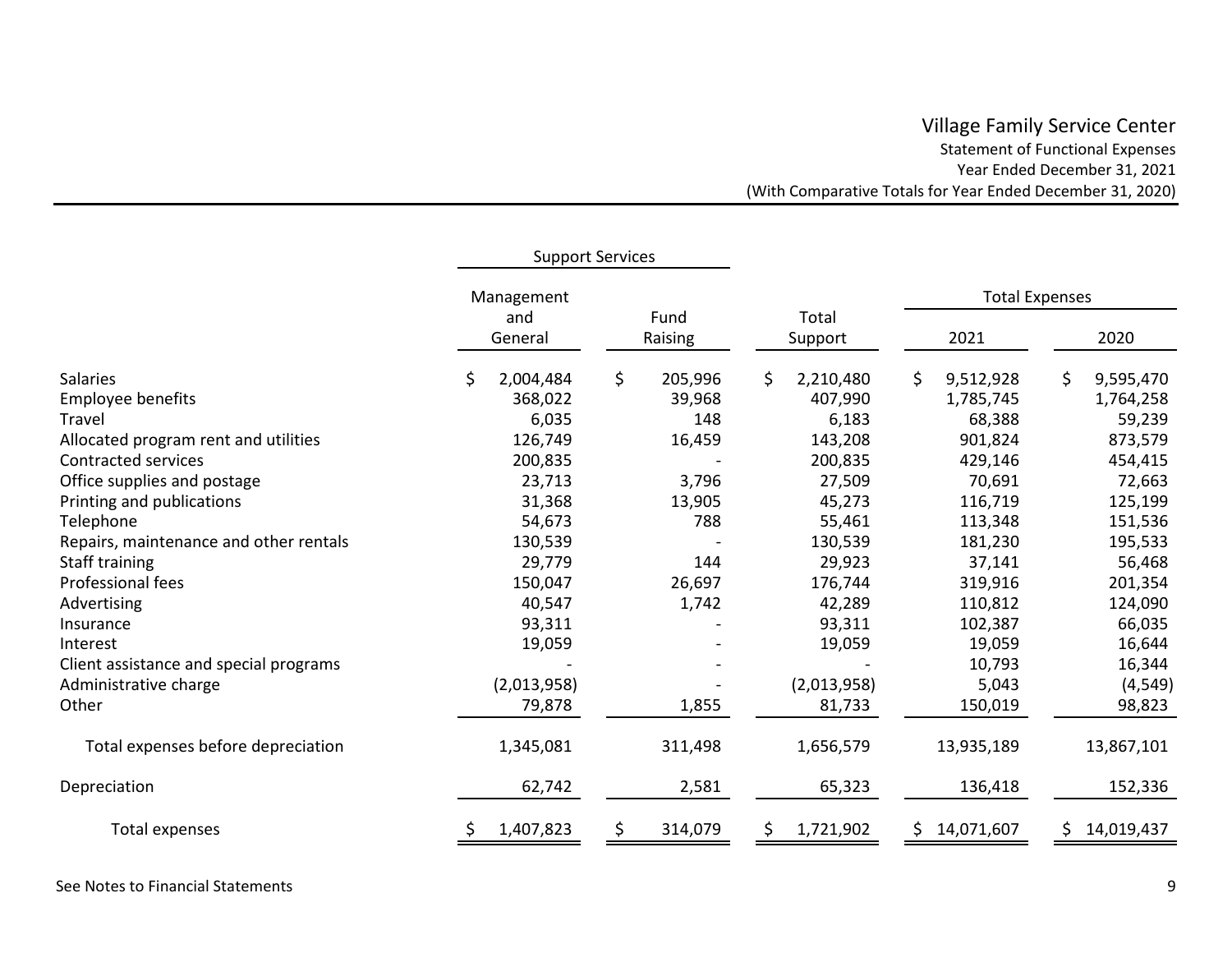|                                                                                                                                                                   | 2021 |                                    | 2020                              |
|-------------------------------------------------------------------------------------------------------------------------------------------------------------------|------|------------------------------------|-----------------------------------|
| <b>Operating Activities</b><br>Change in net assets<br>Adjustments to reconcile changes in net assets                                                             | \$   | 1,841,176                          | \$<br>(326, 731)                  |
| to net cash from (used for) operating activities<br>Depreciation<br>Change in value of beneficial interest<br>Change in interest in Children's Village Foundation |      | 136,418<br>(26, 838)               | 152,336                           |
| net assets<br>Changes in assets and liabilities                                                                                                                   |      | (228, 944)                         | (145, 598)                        |
| Receivables<br>Prepaid expenses<br>Accounts payable                                                                                                               |      | 252,508<br>(4, 291)<br>46,761      | (53, 532)<br>18,405<br>(135, 316) |
| <b>Accrued liabilities</b><br>Refundable advance<br>Deferred revenue                                                                                              |      | 44,950<br>(2,347,700)<br>(24, 379) | 106,370<br>2,347,700<br>99,088    |
| Net Cash From (Used For) Operating Activities                                                                                                                     |      | (310, 339)                         | 2,062,722                         |
| <b>Investing Activities</b><br>Purchases of property and equipment<br>Proceeds from distributions of beneficial interests<br>Sale of investments                  |      | (35, 162)<br>(1, 348)              | (5,091)<br>790                    |
| Net Cash Used For Investing Activities                                                                                                                            |      | (36, 510)                          | (4, 301)                          |
| Net Change in Cash                                                                                                                                                |      | (346, 849)                         | 2,058,421                         |
| Cash, Beginning of Year                                                                                                                                           |      | 2,404,933                          | 346,512                           |
| Cash, End of Year                                                                                                                                                 | -S   | 2,058,084                          | \$<br>2,404,933                   |
| Supplemental Disclosure of Cash Flow Information<br>Cash paid during the year for interest                                                                        | \$   | 19,059                             | 16,644                            |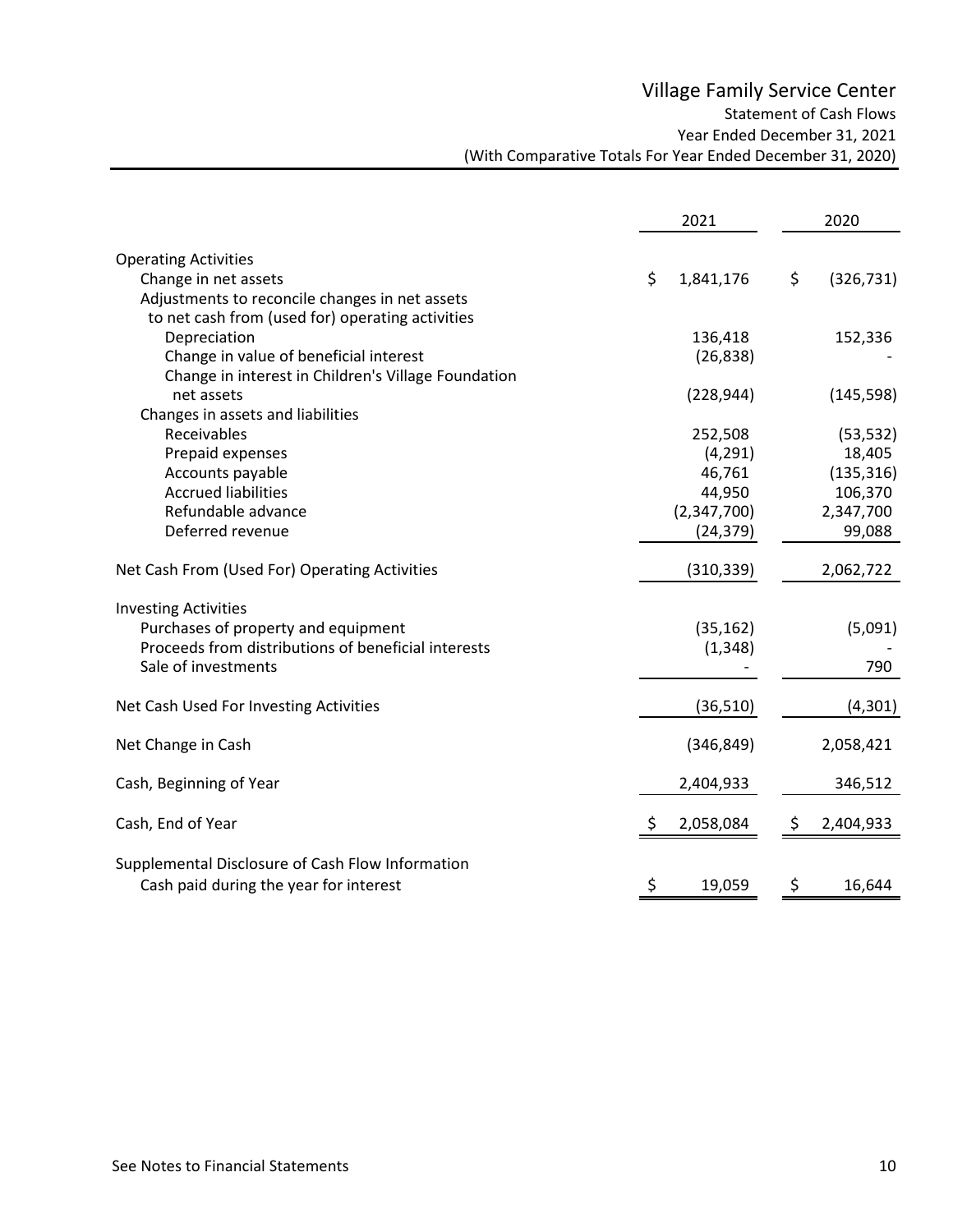# **Note 1 ‐ Organization and Summary of Significant Accounting Policies**

#### **Organization and Nature of Operations**

The Village Family Service Center (Village) is a nonprofit organization established to improve the quality of life through services designed to strengthen individuals, families, and organizations.

#### **Comparative Financial Information**

The accompanying financial statements include certain prior year summarized comparative information in total but not by net asset class. Such information does not include sufficient detail to constitute a presentation in conformity with accounting principles generally accepted in the United States of America (GAAP). Accordingly, such information should be read in conjunction with the audited financial statements for the year ended December 31, 2020, from which the summarized information was derived.

#### **Estimates**

The preparation of financial statements in conformity with generally accepted accounting principles requires management to make estimates and assumptions that affect the reported amounts of assets and liabilities at the date of the financial statements and the reported amounts of revenues and expenses during the reporting period. Actual results could differ from those estimates and those differences could be material.

#### **Concentrations of Credit Risk**

The Village maintains its cash accounts in various deposit accounts, the balances of which are periodically in excess of federally insured limits.

#### **Cash and Cash Equivalents**

The Village considers all cash and highly liquid financial instruments with original maturities of three months or less, and which are neither held for nor restricted by donors for long-term purposes, to be cash and cash equivalents. Cash and highly liquid financial instruments restricted to capital expenditures or other long‐term purposes of the Village are excluded from this definition.

#### **Receivables and Credit Policy**

Accounts receivable consist primarily of uncollateralized client and third‐party payor obligations. Payments of client receivables are allocated to the specific claims identified in the remittance advice.

The carrying amount of the client receivables is reduced by a valuation allowance that reflects management's estimate of amounts that will not be collected from clients and third‐party payors. Management determines the allowance for uncollectable accounts receivable based on historical experience, an assessment of economic conditions, and a review of subsequent collections. Accounts receivable are written off when deemed uncollectable.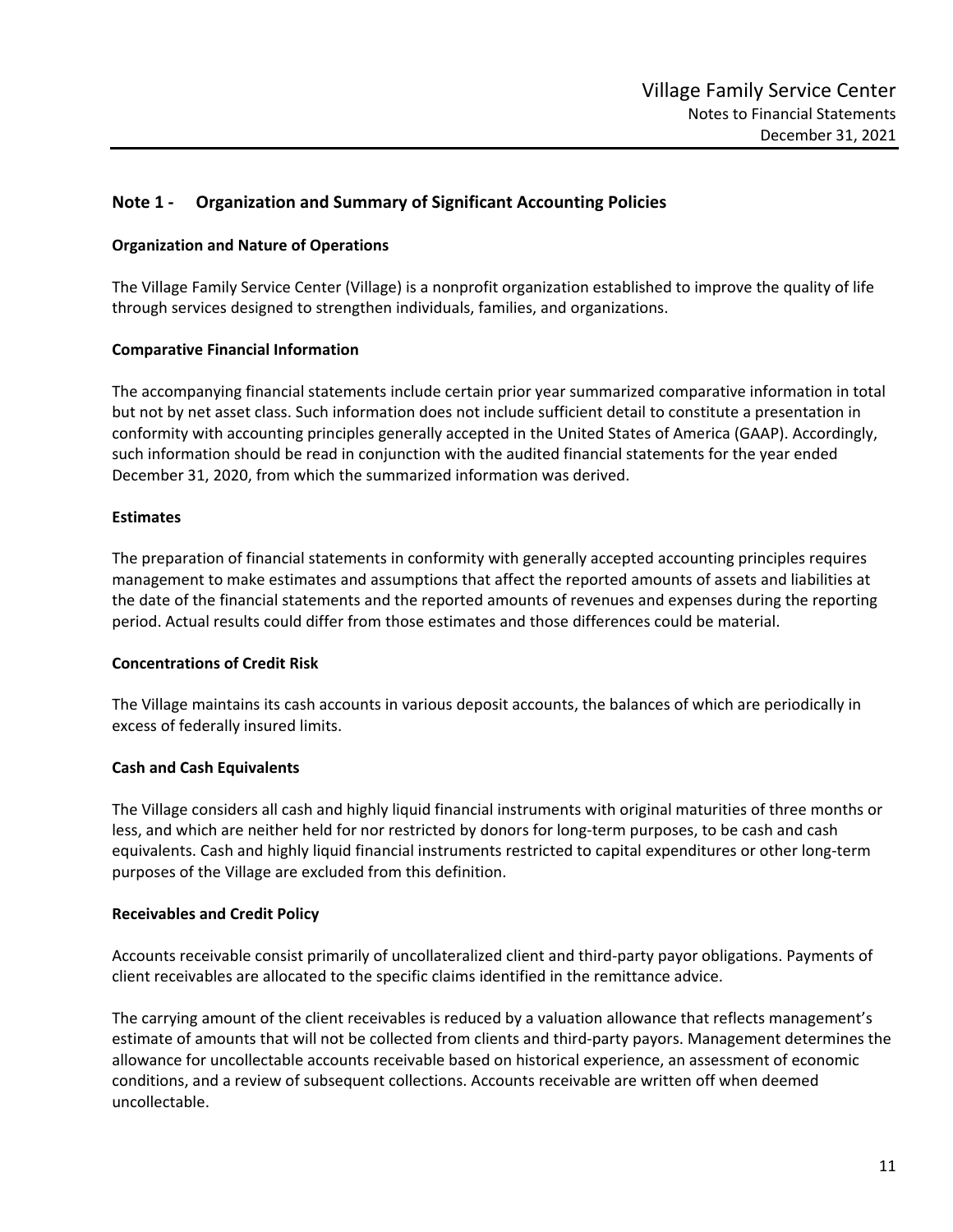## **Goodwill**

Goodwill represents costs in excess of purchase price over the fair value of the assets of businesses acquired, including other identifiable intangible assets.

Goodwill is not amortized, rather potential impairment is considered on an annual basis, or more frequently upon the occurrence of an event or when circumstances indicate that the amount of goodwill is greater than its fair value. As of December 31, 2021 and 2020, the carrying value of the Village's goodwill of \$522,577 was not considered impaired.

## **Property and Equipment**

Property and equipment additions over \$1,000 are recorded at cost, or if donated, at fair value on the date of donation. Depreciation and amortization are computed using the straight‐line method over the estimated useful lives of the assets ranging from 2 to 40 years, or in the case of capitalized leased assets or leasehold improvements, the lesser of the useful life of the asset or the lease term. When assets are sold or otherwise disposed of, the cost and related depreciation or amortization are removed from the accounts, and any resulting gain or loss is included in the statements of activities. Costs of maintenance and repairs that do not improve or extend the useful lives of the respective assets are expensed.

Carrying values of property and equipment are reviewed for impairment whenever events or circumstances indicate that the carrying value of an asset may not be recoverable from the estimated future cash flows expected to result from its use and eventual disposition. When considered impaired, an impairment loss is recognized to the extent carrying value exceeds the fair value of the asset. There were no indicators of asset impairment during the years ending December 31, 2021 and 2020.

#### **Interest in Children's Village Foundation Net Assets**

The Children's Village Foundation (Foundation) was created for the purpose of providing permanent support for the activities and programs of the Village. Amounts that are held by the Foundation are recorded as an asset and as net assets with donor restrictions. Separate financial statements of Children's Village Foundation are prepared and are available from the Foundation.

#### **Assets Held Under Split‐Interest Agreements**

#### *Beneficial Interest in Assets Held by Community Foundation*

The Village established a permanent fund (the Fund) under a community foundation (the CF). As the Village has variance power to direct the benefits of the fund, the Village recognizes the assets held by the CF. The Fund is held and invested by the CF for the Village's benefit and is reported at fair value in the statement of financial position, with distributions and changes in fair value recognized in the statement of activities.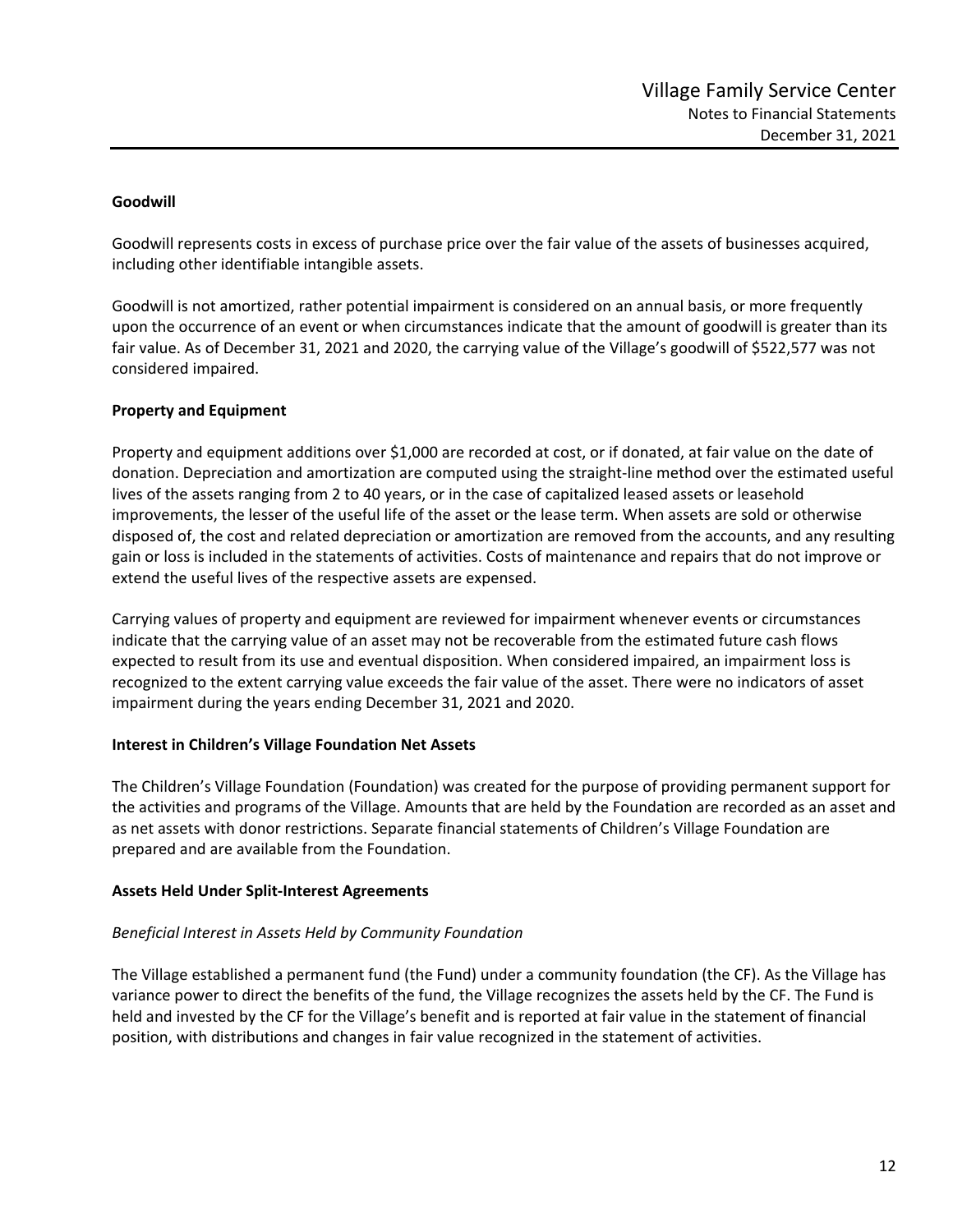#### **Deferred Revenue**

Program service fees and payments under contracts received in advance are deferred to the applicable period in which the related services are performed.

#### **Funds Held for Others**

The Village acts as a custodian of funds held for others. These funds are included in cash and accounts payable in the financial statements. As of December 31, 2021 and 2020, the cash held for others was \$2,140 and \$2,046.

#### **Net Assets**

Net assets, revenues, gains, and losses are classified based on the existence or absence of donor or grantor‐ imposed restrictions. Accordingly, net assets and changes therein are classified and reported as follows:

*Net Assets Without Donor Restrictions* – Net assets available for use in general operations and not subject to donor (or certain grantor) restrictions.

*Net Assets With Donor Restrictions* – Net assets subject to donor (or certain grantor) imposed restrictions. Some donor‐imposed restrictions are temporary in nature, such as those that will be met by the passage of time or other events specified by the donor. Other donor‐imposed restrictions are perpetual in nature, where the donor stipulates that resources be maintained in perpetuity. The Village reports contributions restricted by donors as increases in net assets without donor restrictions if the restrictions expire (that is, when a stipulated time restriction ends or purpose restriction is accomplished) in the reporting period in which the revenue is recognized. All other donor-restricted contributions are reported as increases in net assets with donor restrictions, depending on the nature of the restrictions. When a restriction expires, net assets with donor restrictions are reclassified to net assets without donor restrictions and reported in the statements of activities as net assets released from restrictions.

#### **Revenue and Revenue Recognition**

The Village records special events revenue equal to the cost of direct benefits to donors, and contribution revenue for the difference. Except for goods and services provided in connection with membership dues, which are transferred over the period of membership, all goods and services are transferred at a point in time.

Contributions are recognized when cash, securities or other assets, an unconditional promise to give, or notification of a beneficial interest is received. Conditional promises to give, that is, those with a measurable performance or other barrier, and a right of return, are not recognized until the conditions on which they depend have been substantially met.

Net service revenue is reported at the amount that reflects the consideration to which the Village expects to be entitled in exchange for providing care. These amounts are due from individuals, third‐party payors (including health insurers and government programs), and others. Revenue is recognized as performance obligations are satisfied.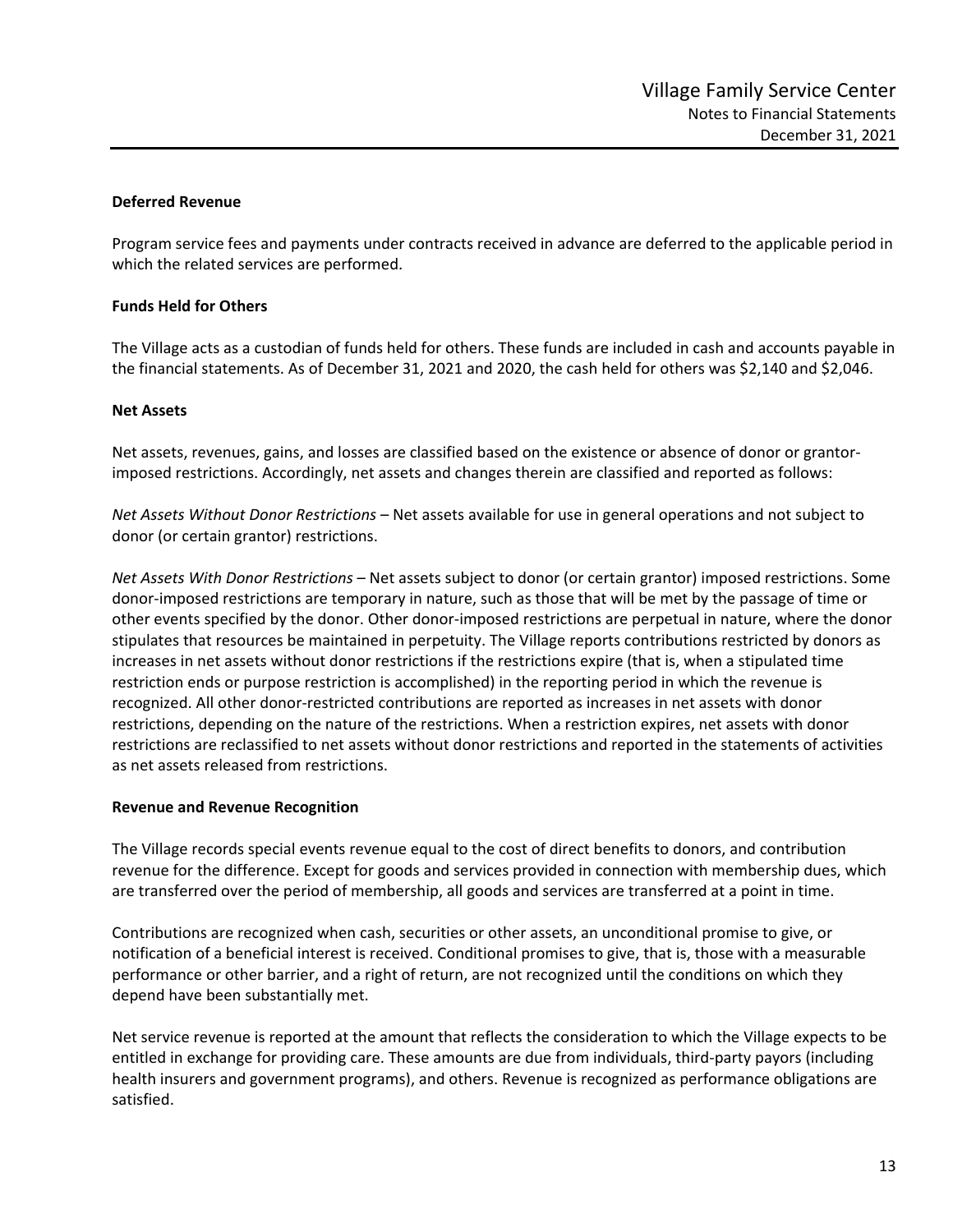Performance obligations are determined based on the nature of the services provided by the Village. Revenue for performance obligations satisfied over time is recognized based on actual charges incurred in relation to total actual charges. The Village believes that this method provides a faithful depiction of the transfer of services over the term of the performance obligation based on the inputs needed to satisfy the obligation. Generally, performance obligations satisfied over time relate to individuals in the program receiving behavioral services. Revenue for performance obligations satisfied at a point in time is recognized when goods or services are provided, and the Village does not believe it is required to provide additional goods or services to the individual.

The Village determines the transaction price based on standard charges for goods and services provided, reduced by contractual adjustments provided to third‐party payors and discounts provided to uninsured individuals in accordance with the Village's policy, if applicable. The Village determines its estimates of contractual adjustments and discounts based on contractual agreements, its discount policies and historical experience. Subsequent changes to the estimate of the transaction price are generally recorded as adjustments to net service revenue in the period of the change. Subsequent changes that are determined to be the result of an adverse change in the client's ability to pay are recorded as bad debt expense.

# **Advertising Costs**

Advertising costs are expensed as incurred and totaled \$110,812 and \$124,090 for the years ended December 31, 2021 and 2020, respectively.

# **Functional Allocation of Expenses**

The costs of program and supporting services activities have been summarized on a functional basis in the statements of activities. The statement of functional expenses presents the natural classification detail of expenses by function. Accordingly, certain costs have been allocated among the programs and supporting services benefited. The financial statements report certain categories of expenses that are attributed to more than one program or supporting function. Therefore, expenses require allocation on a reasonable basis that is consistently applied. The expenses that are allocated include occupancy which is allocated on a square footage basis, as well as salaries and wages, benefits, payroll taxes, professional services, office expenses, information technology, interest, insurance, depreciation, and amortization, and other, which are allocated on the basis of estimates of time and effort.

# **Income Taxes**

The Village is organized as a North Dakota nonprofit corporation and has been recognized by the Internal Revenue Service (IRS) as exempt from federal income taxes under Internal Revenue Code Section 501(c)(3). The Village is annually required to file a Return of Organization Exempt from Income Tax (Form 990) with the IRS. In addition, the Village is subject to income tax on net income that is derived from business activities that are unrelated to their exempt purposes. The Village files an Exempt Organization Business Income Tax Return (Form 990-T) with the IRS to report its unrelated business taxable income.

The Village believes that it has appropriate support for any tax positions taken affecting its annual filing requirements, and as such, does not have any uncertain tax positions that are material to the financial statements. The Village would recognize future accrued interest and penalties related to unrecognized tax benefits and liabilities in income tax expense if such interest and penalties are incurred.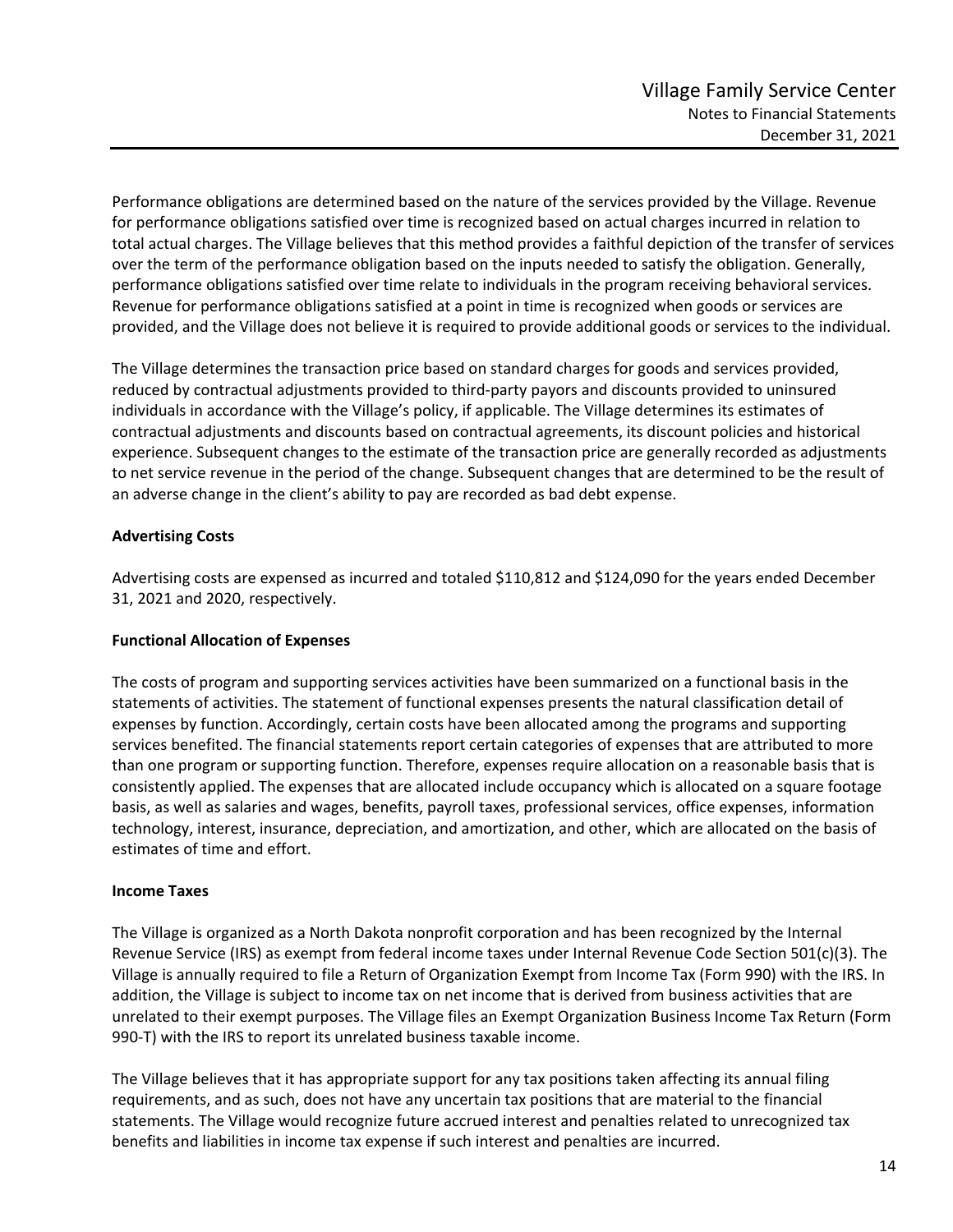### **Reclassification**

Certain reclassifications of amounts previously reported have been made to the accompanying financial statements to maintain consistency between periods presented. The reclassification had no impact on previously reported net assets.

## **Subsequent Events**

The Village has evaluated subsequent events through April 29, 2022, the date which the financial statements were available to be issued.

# **Note 2 ‐ Liquidity and Availability**

Financial assets available for general expenditure, that is, without donor or other restrictions limiting their use, within one year of the statement of financial position date, comprise the following:

|                                                                              | 2021                           | 2020                         |
|------------------------------------------------------------------------------|--------------------------------|------------------------------|
| Cash<br>Receivables, net<br>Investments                                      | 2,058,084<br>854,500<br>28,186 | \$<br>2,404,933<br>1,161,979 |
| Total financial assets                                                       | 2,940,770                      | 3,566,912                    |
| Less amounts not available for general expenditures within<br>the next year: |                                |                              |
| Investments<br>Subject to expenditure for a specific purpose                 | 28,186<br>201,575              | 168,630                      |
| Financial assets available for general expenditures<br>within the next year  | 2,711,009                      | 3,398,282                    |

As part of a liquidity management plan, cash is maintained in deposit accounts at a local bank.

The Village also has a \$1,000,000 line of credit available to meet short‐term needs as discussed in Note 6.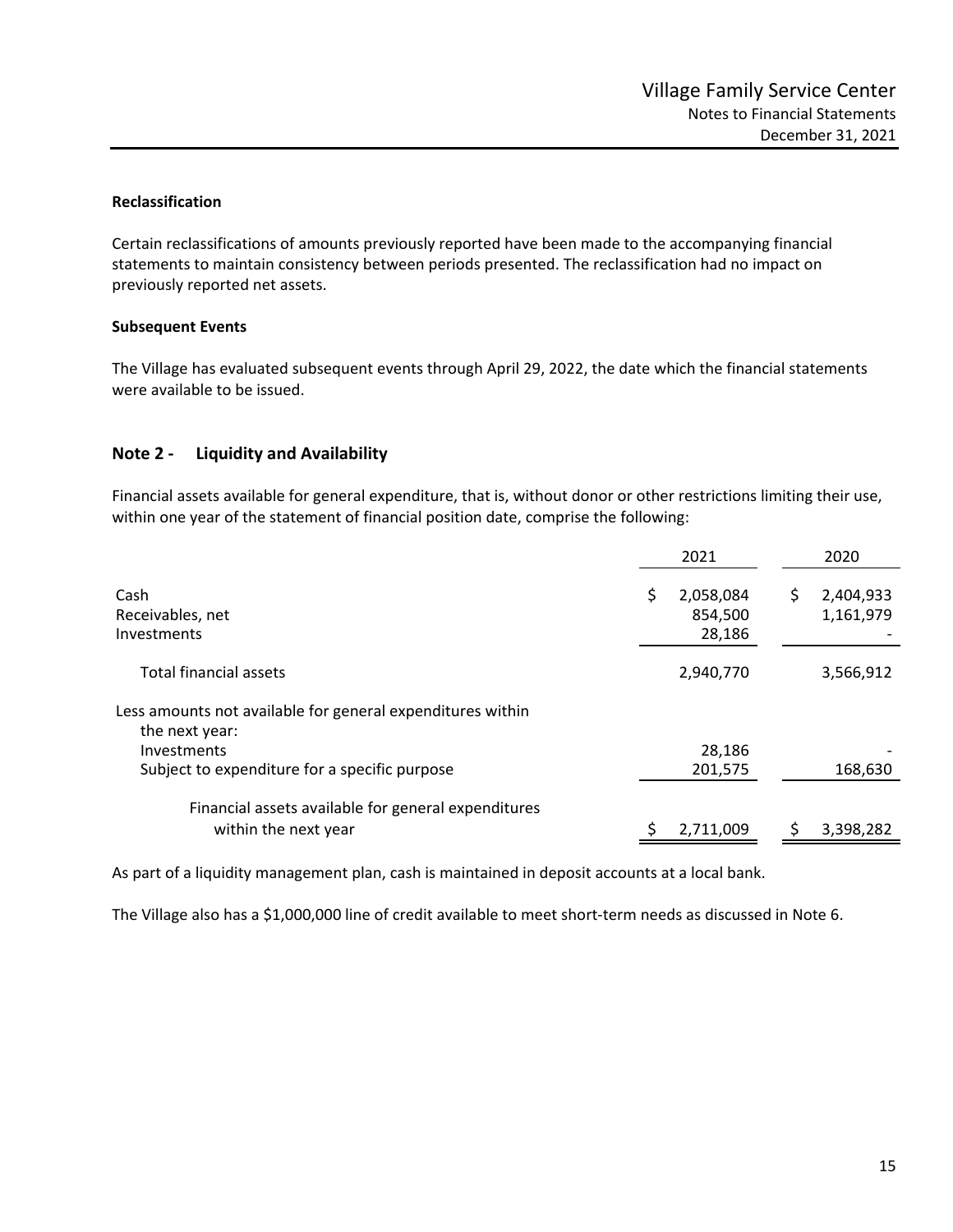# **Note 3 ‐ Fair Value Measurements and Disclosures**

Certain assets are reported at fair value in the financial statements. Fair value is the price that would be received to sell an asset or paid to transfer a liability in an orderly transaction in the principal, or most advantageous, market at the measurement date under current market conditions regardless of whether that price is directly observable or estimated using another valuation technique. Inputs used to determine fair value refer broadly to the assumptions that market participants would use in pricing the asset or liability, including assumptions about risk. Inputs may be observable or unobservable. Observable inputs are inputs that reflect the assumptions market participants would use in pricing the asset or liability based on market data obtained from sources independent of the reporting entity. Unobservable inputs are inputs that reflect the reporting entity's own assumptions about the assumptions market participants would use in pricing the asset or liability based on the best information available. A three-tier hierarchy categorizes the inputs as follows:

Level 1 – Quoted prices (unadjusted) in active markets for identical assets or liabilities that can be accessed at the measurement date.

Level 2 – Inputs other than quoted prices included within Level 1 that are observable for the asset or liability, either directly or indirectly. These include quoted prices for similar assets or liabilities in active markets, quoted prices for identical or similar assets or liabilities in markets that are not active, inputs other than quoted prices that are observable for the asset or liability, and market‐corroborated inputs.

Level 3 – Unobservable inputs for the asset or liability. In these situations, inputs are developed using the best information available in the circumstances.

In some cases, the inputs used to measure the fair value of an asset or a liability might be categorized within different levels of the fair value hierarchy. In those cases, the fair value measurement is categorized in its entirety in the same level of the fair value hierarchy as the lowest level input that is significant to the entire measurement. Assessing the significance of a particular input to entire measurement requires judgment, taking into account factors specific to the asset or liability. The categorization of an asset within the hierarchy is based upon the pricing transparency of the asset and does not necessarily correspond to the Village's assessment of the quality, risk, or liquidity profile of the asset or liability.

All of investment assets are classified within Level 3 because the fair value of beneficial interests in various investments are determined by the Village using present value techniques and risk‐adjusted discount rates designed to reflect the assumptions market participants would use in pricing the underlying assets and are based on fair values of trust investments as reported by the trustees.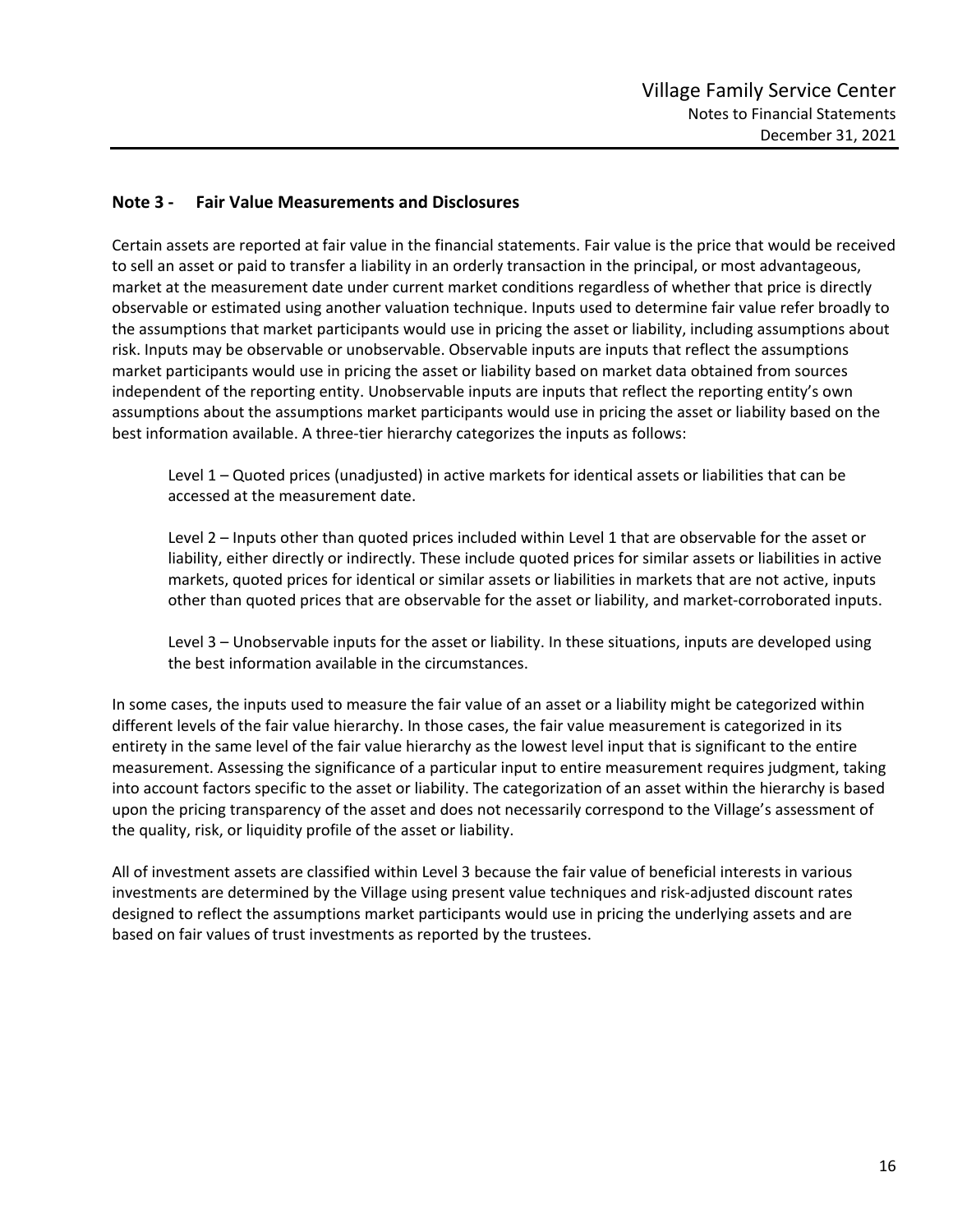The following table presents assets measured at fair value on a recurring basis:

|                                                          |  |        | Fair Value Measurements at Report Date Using |                  |  |                  |  |
|----------------------------------------------------------|--|--------|----------------------------------------------|------------------|--|------------------|--|
|                                                          |  |        | Quoted Prices in                             | Significant      |  |                  |  |
|                                                          |  |        | <b>Active Markets</b>                        | Other            |  | Significant      |  |
| for Identical<br>Observable<br>Assets (Level 1)<br>Total |  |        |                                              | Unobservable     |  |                  |  |
|                                                          |  |        |                                              | Inputs (Level 2) |  | Inputs (Level 3) |  |
| December 31, 2021                                        |  |        |                                              |                  |  |                  |  |
| Beneficial interest in assets held by                    |  |        |                                              |                  |  |                  |  |
| community foundation                                     |  | 28,186 |                                              |                  |  | 28,186           |  |
|                                                          |  |        |                                              |                  |  |                  |  |
|                                                          |  | 28,186 | $\overline{\phantom{a}}$                     |                  |  | 28,186           |  |

Below is a reconciliation of the beginning and ending balance of assets measured at fair value on a recurring basis using significant unobservable inputs (Level 3) for the year ended December 31, 2021:

Fair Value Measurements at Report Date Using Significant Unobservable Inputs (Level 3) Beneficial Interest in Assets Held by Community Foundation

| Balance at December 31, 2020<br>Investment return, net<br><b>Distributions</b> | $\overline{\phantom{0}}$<br>29.534<br>(1, 348) |
|--------------------------------------------------------------------------------|------------------------------------------------|
| Balance at December 31, 2021                                                   | 28,186                                         |

### **Note 4 ‐ Property and Equipment**

Property and equipment consist of the following:

|                                                |    | 2021                                |    |           |     |           |    |             |  |
|------------------------------------------------|----|-------------------------------------|----|-----------|-----|-----------|----|-------------|--|
|                                                |    | Accumulated<br>Depreciation<br>Cost |    |           | Net |           |    | 2020<br>Net |  |
| Land<br><b>Building and</b>                    | \$ | 277,218                             | \$ |           | \$  | 277,218   | \$ | 277,218     |  |
| leasehold improvements<br>Office furniture and |    | 1,990,360                           |    | 1,139,663 |     | 850,697   |    | 948,921     |  |
| equipment                                      |    | 704,726                             |    | 621,177   |     | 83,549    |    | 83,362      |  |
| Vehicles                                       |    | 16,094                              |    | 13,680    |     | 2,414     |    | 5,633       |  |
|                                                |    | 2,988,398                           |    | 1,774,520 |     | 1,213,878 |    | 1,315,134   |  |

#### **Note 5 ‐ Leases**

The Village rents office space for their satellite sites under operating leases. The terms of these leases vary with some being month to month and others being long-term with expected payments as detailed below.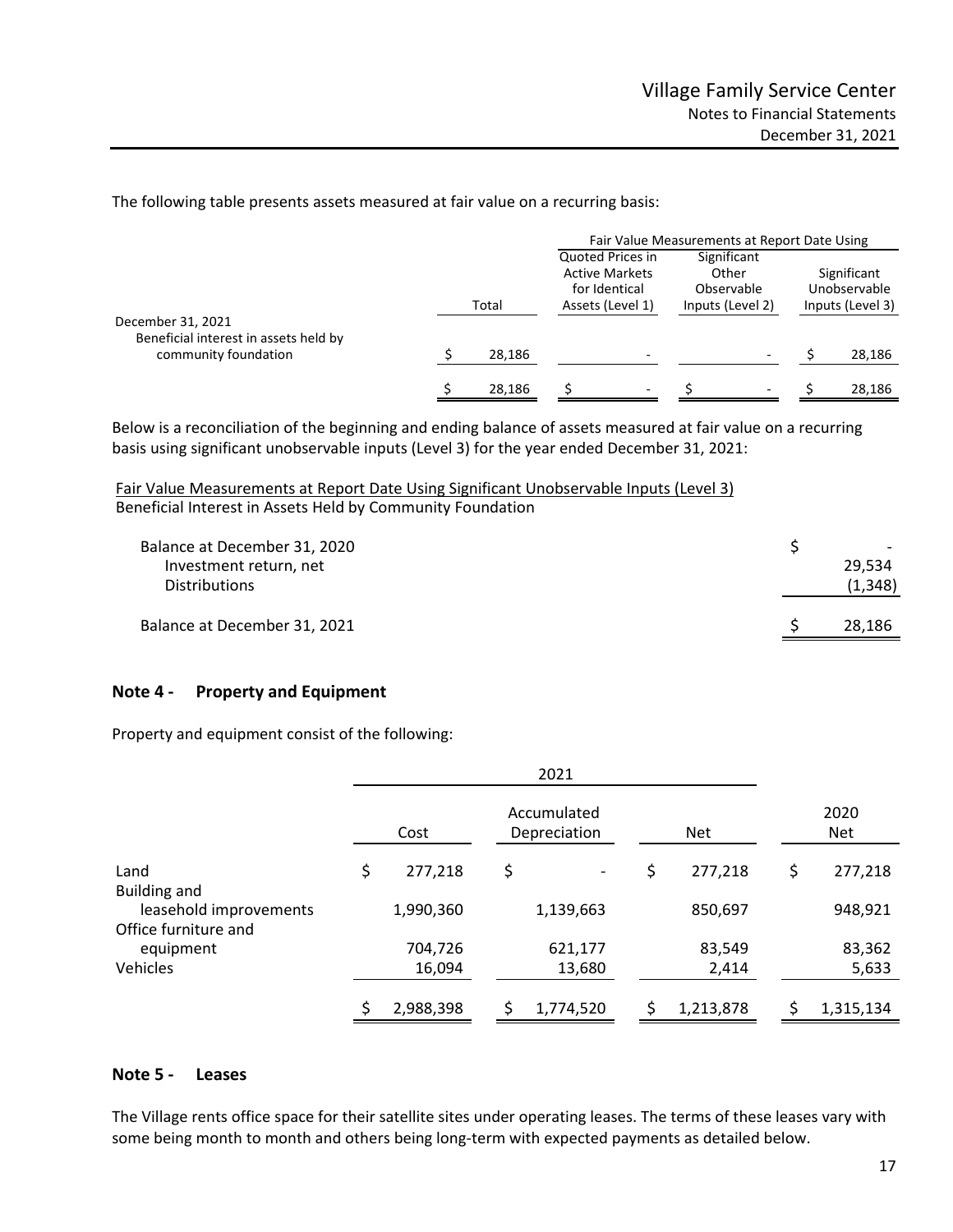The Village rents office equipment for its Fargo operation and satellite sites under leases expiring at various times with expected payments as detailed below. These leases are accounted for as operating leases.

The Village leases 8 autos. These leases are accounted for as operating leases and have various ending times through October 2024.

Future minimum lease payments under leases with terms greater than month-to-month are as follows:

| Years Ending December 31,                          | Operating<br>Leases |                                                                |  |
|----------------------------------------------------|---------------------|----------------------------------------------------------------|--|
| 2022<br>2023<br>2024<br>2025<br>2026<br>Thereafter | \$                  | 626,297<br>566,469<br>468,224<br>358,115<br>206,657<br>392,786 |  |
|                                                    | \$                  | 2,618,548                                                      |  |

Total rent expense for office space, equipment, and auto was \$697,294 and \$739,694 in 2021 and 2020.

The Village has a master lease agreement line of credit with a major automaker for up to \$400,000 of leased vehicles.

#### **Note 6 ‐ Notes Payable**

#### **Line of Credit and Short‐Term Notes Payable**

The Village has a line of credit with maximum borrowings of \$1,000,000 through Bremer Bank. The line of credit has an interest rate equal to 5.0% at December 31, 2021. As of December 31, 2021 and 2020, there is no outstanding balance. The line of credit matures August 1, 2022 and is secured by substantially all assets. Under terms of the line of credit agreement, the Village is required to satisfy certain measures of financial performance. The Children's Village Foundation is a co-borrower on the note.

#### **Long‐Term Notes Payable**

|                                                                                           | 2021                        | 2020      |
|-------------------------------------------------------------------------------------------|-----------------------------|-----------|
| 0% note payable to the Foundation, due on demand, unsecured,<br>subordinated to bank debt | $\frac{1}{2}$ , 2, 203, 133 | 2,203,133 |

The full balance of the debt is due on demand and therefore considered current.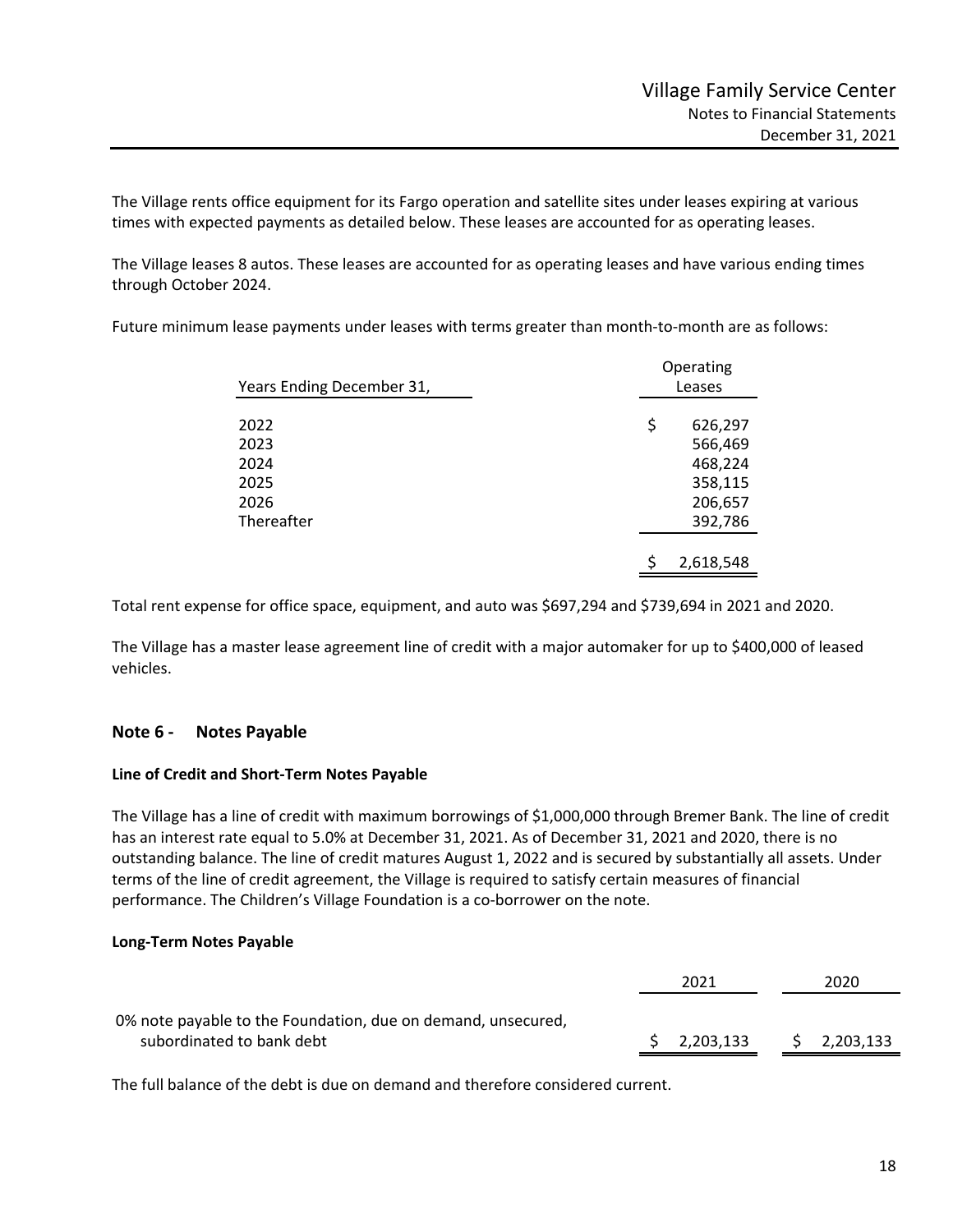### **Note 7 ‐ Net Assets with Donor Restrictions**

Net assets with donor restrictions are restricted for the following purposes or periods.

|                                                                                                                                                                            | 2021                              | 2020                                                |
|----------------------------------------------------------------------------------------------------------------------------------------------------------------------------|-----------------------------------|-----------------------------------------------------|
| Subject to Expenditure for Specified Purpose<br><b>Big Brothers Big Sisters</b><br>Adoption program<br>Child Development program<br>Girls 360 program<br>Other programming | \$<br>138,948<br>17,457<br>45,170 | \$<br>70,430<br>30,000<br>33,400<br>7,453<br>27,347 |
|                                                                                                                                                                            | 201,575                           | 168,630                                             |
| Subject to the Passage of Time<br>Interest in Children's Village Foundation net assets                                                                                     | 4,528,564                         | 4,474,573                                           |
| Subject to the Passage of Time for Specified Purpose<br>Interest in Children's Village Foundation net assets                                                               | 1,894,651                         | 1,770,798                                           |
| Not Subject to Spending Policy or Appropriation<br>Interest in Children's Village Foundation net assets                                                                    | 392,803                           | 341,703                                             |
| Perpetual in nature, not subject to spending policy or appropriation<br>Beneficial interest in assets held by community foundation                                         | 28,186                            |                                                     |
|                                                                                                                                                                            | 7,045,779                         | 6,755,704                                           |

Net assets were released from donor restrictions by incurring expenses satisfying the restricted purpose or by occurrence of the passage of time or other events specified by the donors as follows for the years ended December 31, 2021 and 2020:

|                                      | 2021    | 2020   |
|--------------------------------------|---------|--------|
| Satisfaction of Purpose Restrictions |         |        |
| <b>Big Brothers Big Sisters</b>      | 14,688  | 70,000 |
| <b>First Step Recovery</b>           |         | 14,339 |
| Adoption program                     | 30,000  |        |
| Child Development program            | 33,400  |        |
| Girls 360 Program                    | 7,453   |        |
| <b>Other Programming</b>             | 24,744  |        |
|                                      | 110,285 | 84,339 |